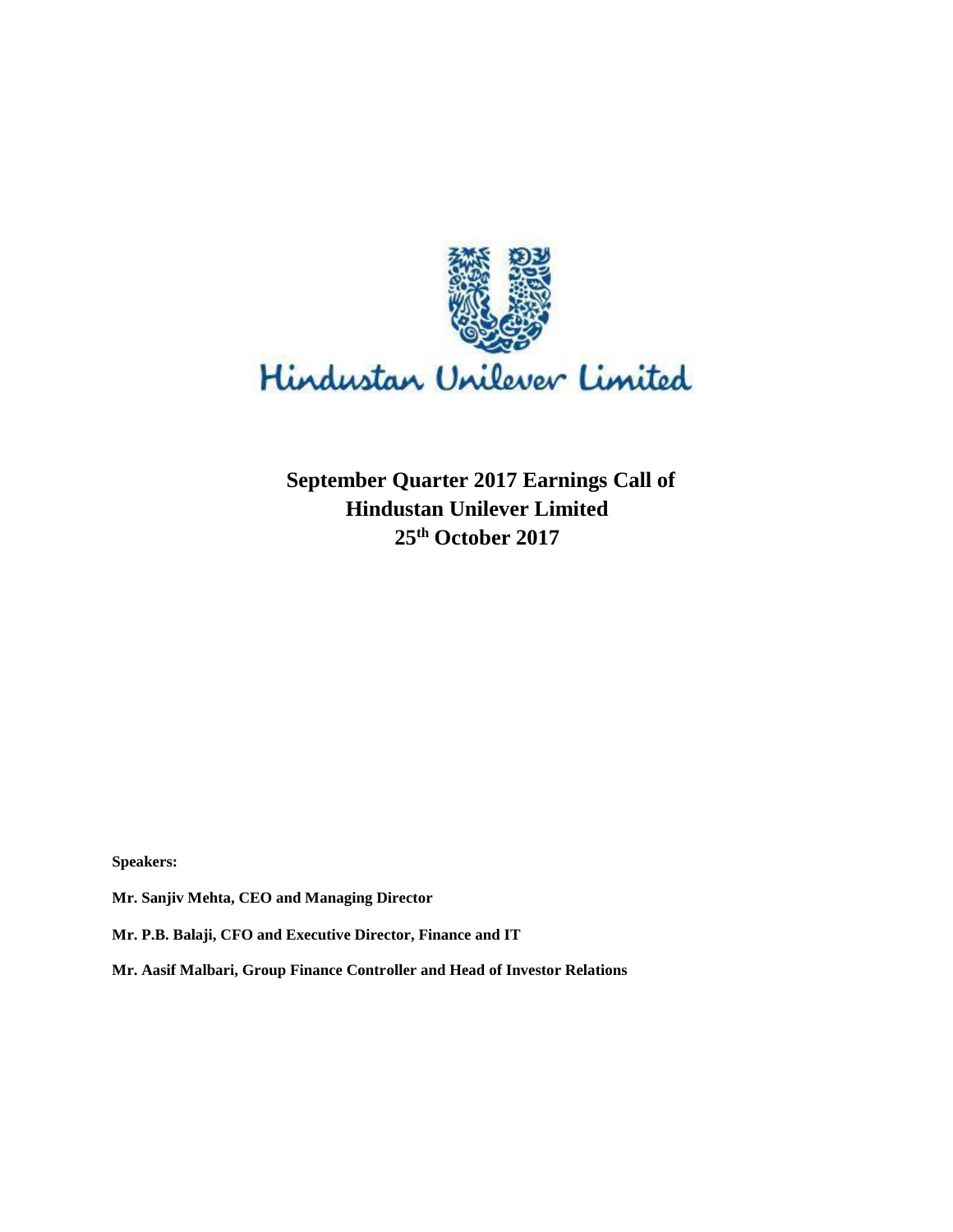### **Operator**

Good evening, ladies and gentlemen. I'm Karuna, the moderator for this conference call. Welcome to the Hindustan Unilever Limited September Quarter Earnings Conference Call. For the duration of the presentation, all participant lines will be in the listen-only mode. After the presentation, a question-and-answer session will be conducted for all the participants on this call. [Operator Instructions] Please note that this conference is being recorded.

I now hand over the call to Mr. Aasif Malbari. Thank you, and over to you, sir.

## **Aasif Malbari**

Thanks, Karuna. Good evening and welcome to the conference call of Hindustan Unilever Limited. We will be covering this evening results for the quarter ended September 30, 2017. On the call from the HUL end is Sanjiv Mehta, CEO and Managing Director, P. B. Balaji, CFO and Srinivas Pathak, who is taking over as CFO from December 1. As is customary, we will start the presentation with Balaji sharing aspects of our performance for the quarter and then hand over to Sanjiv for him to share his perspectives on the business performance.

Before we get started with the presentation, I would like to draw your attention to the Safe Harbor statement included in the presentation for good order's sake. An additional point, this time around, we will not be having the ability to kind of take on questions through the web option on the screen and hence we'll take all the questions through the audio link because of a technical glitch.

With that, over to you Balaji.

### **P. B. Balaji**

Thanks, Aasif. Good evening all of you. Thanks for joining the session, the analyst deck session. Let me quickly give you a sense in terms of where the market context is before, yeah, that's right. The September quarter one is an interesting quarter because that's when we transition to GST and I would also just ask you to circle back on the comments we made in the previous June quarter review as well. And we've talked about HUL's transition to GST being swift and however, we did raise that there were the issues at the earlier part of the quarter in terms of transition where some parts of the trade were affected.

Wholesale and CSD in particular were impacted in the early part of the quarter, I'm happy to report they are now starting to recover. Consumer offtake during all this remained stable, and we're also realizing that input costs are starting to inflate as far as this quarter is concerned. So, this was the market context. And in this outperformance, before I get into, there is – because of GST, the accounting impact of GST is something that is significant and needs to be explained a little bit before I get on to the numbers.

You would recollect that we had talked about this impact in our previous quarter as well and let me just pause a little bit to just explain those two impacts. First impact is related to excise duty, where earlier era, excise duty was treated as a cost and now under GST, it is now getting subsumed in GST and getting netted off turnover and therefore this has had an impact of reducing the turnover for the current quarter and has absolutely no impact whatsoever as far as the absolute EBITDA is concerned.

Just for some people who are also covering Unilever stock at the same time, this has got no implication in the Unilever reported accounts, because under IFRS, the turnover is always reported net of excise, there is no impact on the HUL as consolidated into Unilever is concerned. This is one set of impacts that are there.

Identical to excise, there are other taxes which could be a service tax, which could be an Octroi, which could be an excise duty beyond fiscal units, which are – CENVAT on fiscal units which we are not able to avail. These noncreditable taxes that are sitting in my cost line are also now getting subsumed under GST and therefore that also results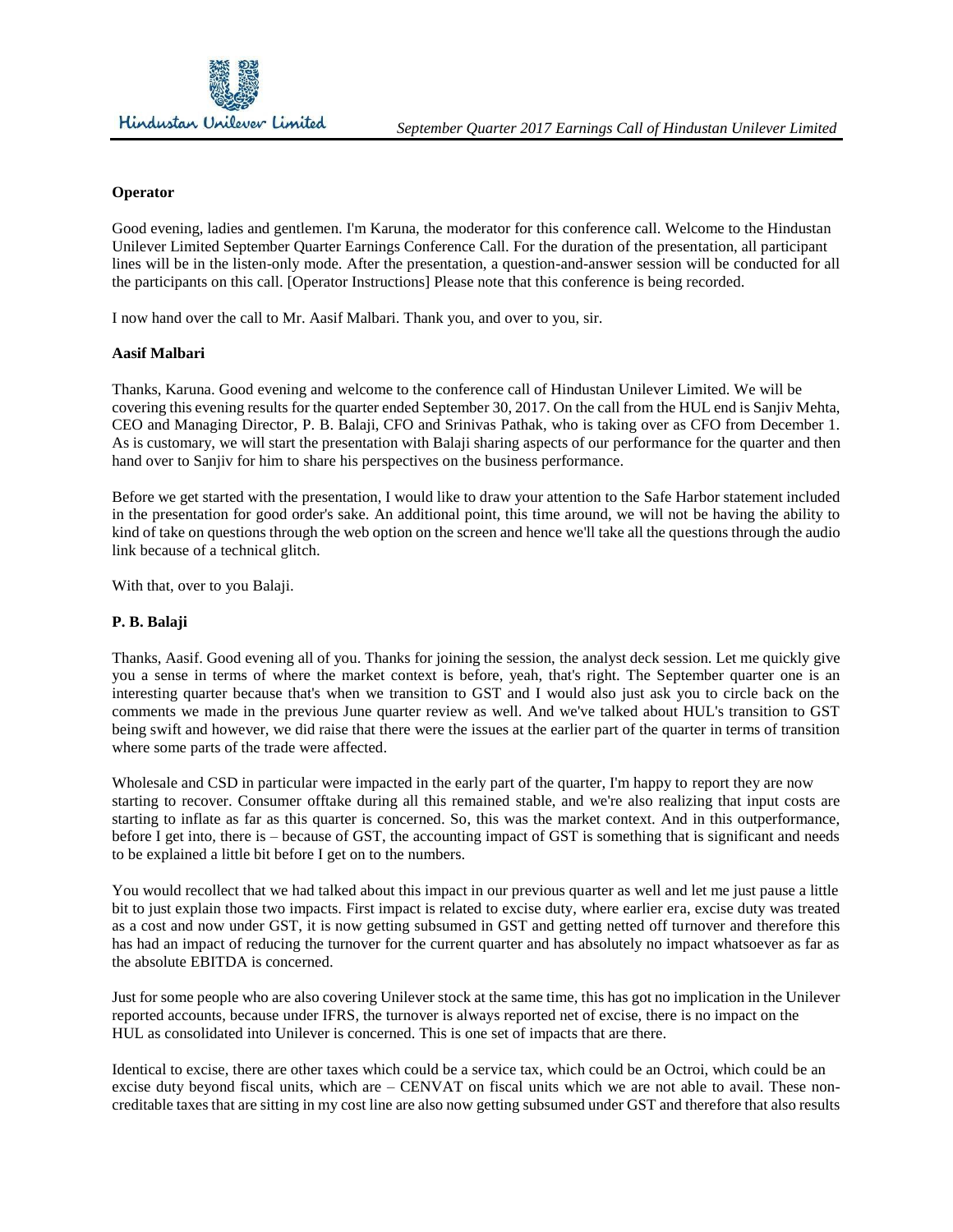in an all identical impact of reducing the absolute turnover for the current year and at the same time having no impact whatsoever on the absolute EBITDA concerned.

So, both these impacts are fundamentally reducing the absolute turnover and are holding the EBITDA constant, which means your EBITDA margins will fundamentally be higher optically because of this accounting impact. This, in a nutshell, is the accounting impact of GST and let me just take you through what is – how is this playing out in our numbers.

First is the impact on growth. You would have noticed that our reported revenue growth has come at minus 2%. If I take the net excise duty number alone, that's another 8% which I need to add to this and the net input taxes that were now sitting – in the earlier era was sitting as cost, but is now getting subsumed in GST and getting netted off turnover is another 3%. Therefore, the comparable revenue growth, which is just an accounting adjustment between reported revenue and the comparable revenue is a 9% number, so this should have been, in the absence of GST coming through, this would have been our comparable revenue growth. And you all know that we take out the impact of A&D, we'll take out the impact of any non-core – but typically, KCL traded turnover and export, we take out, so that to arrive at a comparable domestic consumer growth, that is a 10% comparable domestic revenue growth that you see.

Same impact sitting on the bottom line, if I go to the next slide, the reported margin improvement, looks like 370 bps, because of excise duty, accounting adjustment, we need to knock off 140 bps due to that and because of the net input taxes, we have to knock off another 50 bps due to that and therefore our comparable margin improvement in EBITDA is 180 bps. So, so much for this accounting in this entire GST scenario, let's get to the traditional results review that we do.

So SQ 2017 has been a – once again a quarter of profitable volume-driven growth has been sustained in this quarter. I talked about our comparable domestic consumer growth of 10%. But I also want to call out that if you recollect, we had committed that – HUL is committed that we will pass on the net benefits at a company level based on fair principles is something we've committed that we will pass on. And we had also called out that on from day one onwards, this price drop started landing because of just being well prepared for GST. And this quarter, we have reduced our prices by almost 3% to 4% to pass on the net GST benefits. Our underlying volume growth has been 4% and our EBITDA at INR 1,682 crores is up 20% and we talked about the comparable margin increase of 180 bps. But just tease out this 180 bps a bit, lot of it has come from the high cost of goods sold in the base quarter and – but happy to see that the sequential margins between June quarter and September quarter have actually been sustained due to a very strong savings program that is continuing to plow ahead. A&P spends have been stepped up further this quarter to support the innovations and the big one out there is Lever Ayush going national. And PAT at INR 1,236 crores is up 14% and net profit at INR 1,276 crores is up 16%. So that's in our performance in a summary.

To give you a flavor of the kind of price drops that some of you who are tracking the local markets would have figured out, swathe of price drops happening in Personal Wash. And even in a category like body wash where actually the tax rate has increased to 28%, we've decided to cut prices because it is strategic and it is something that we believe will actually turbo-charge growth in this category as well. So, our deployment of price drops at a company level have also been very similar to what we do normally in a commodity scenario, is highly strategic and not just transactional. So that's on Personal Care. Similar work in homecare, a swathe of products price drops landing as well as at the same time furthering the strategic agenda. And as part of the Foods and Refreshment portfolio, where limited changes are there, that also saw price drops. So, these are the price drops that we took to pass on the benefits of GST.

Now how does this play out in terms of performance of the various segments. And I'll – going forward, I'll only talk about the comparable sales growth numbers that we're all talking with a sensible sense of the background of numbers. Very happy to see a 10% growth at an overall level, but it is also broad-based across all the categories. Home care in particular continues to be a standout category, where robust volume-led growth has been sustained. And Personal Care, very delighted to see broad-based growth across both Personal Products and the Personal Wash portfolio is one – Personal Wash portfolio in particular is now starting to come to the party. And Refreshments, robust growth has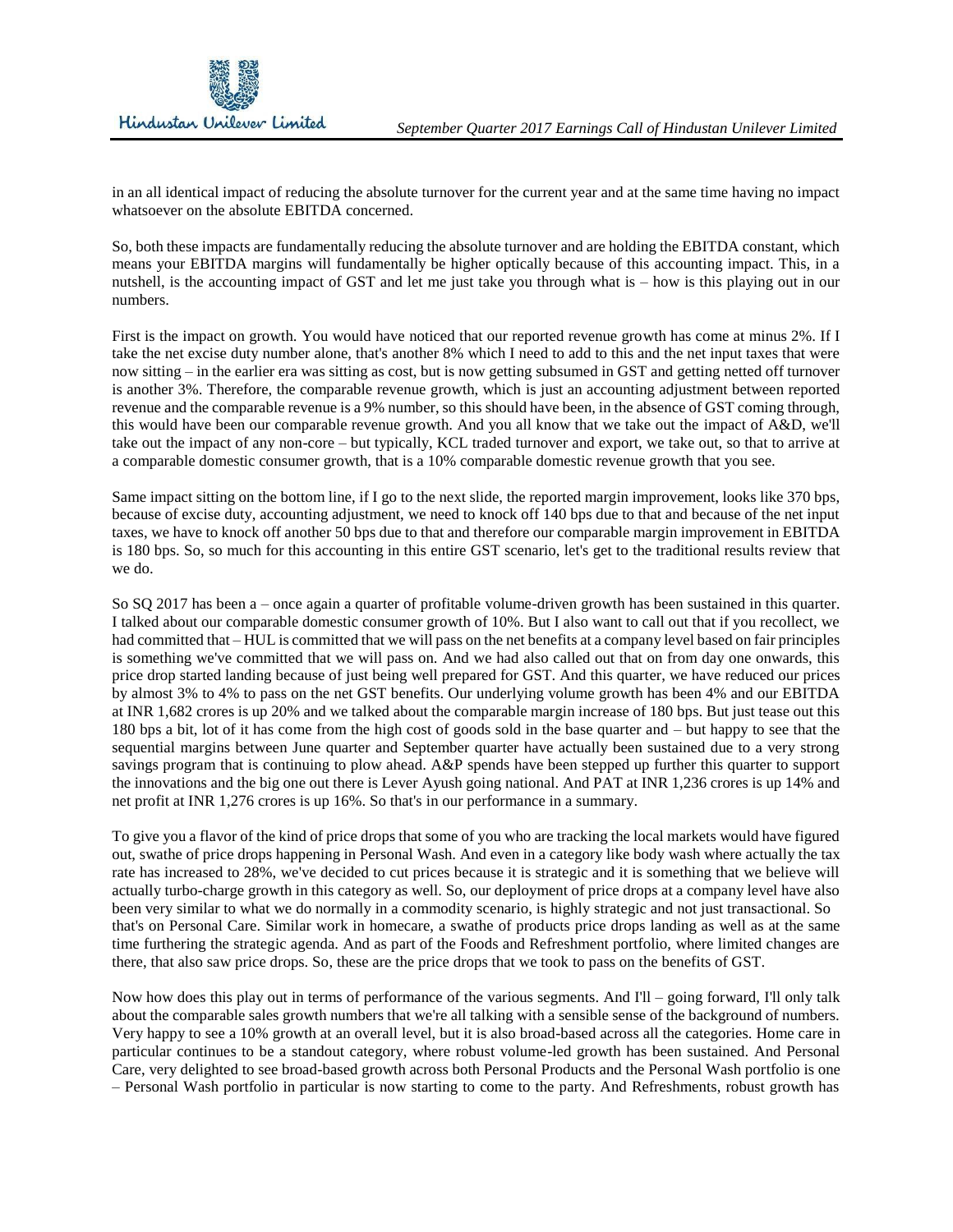

been sustained. This is a category that has been delivering strong performance across and that has continued to deliver this quarter. And Foods, the growth has been driven by the Kissan portfolio.

Innovations, our lifeblood, continues to be an intense period of innovations even amidst the changes that GST brought forth. For example, the Lever Ayush range was extended on July 21, 20 days after GST. And the Naturals portfolio is something that we have been building with a lot of care and a lot of intensity. And this quarter, Ayush has gone national with its individual ingredient story being played out and really teased out and also happy to report the performance of Indulekha, which has now got clinical results of actually able to re-grow hair, which is quite a big clinical result for us from that perspective, so delighted with that brand and the way it's progressing.

Home Care, just to give a little bit of flavor on the type of what's happening in the individual small C's there. Fabric Wash has been a standout category within Home Care and it's get delivered broad based double-digit growth across the category, which is a great happening in the mass section and the premium section and Rin – all going through very well. Household Care, the growth has been led by a very strong performance coming through in Vim bar. And Water, we have now started on launching a new range of purifiers, which is an RO 2-in-1, that has also been launched this quarter.

Moving on to Personal Care, the big one is Personal Wash, broad based growth across key brands, particularly Dove and Lux leading the category growth. And in Skin Care, the growth has been driven by a buoyant winter sell-in. And in Hair Care, we talked about Indulekha. This is a brand that's now starting to really move in and of course the segment growth at an overall level was led by Dove.

On the other parts of the Personal Care portfolio of Color Cosmetics another standout category continuing to deliver strong double-digit growth and our performance in Oral Care is the one that leaves us disappointed because the performance continues to remain subdued. And what we have done this quarter has been concerted actions. One is, GST-led price reductions have been landed on time with force in the market. And the Lever Ayush range of toothpastes have been extended nationally. So, we are taking concerted actions to get back to the growth path here and that is something that we are committed to. On Deodorants, the performance has been led by Axe.

Moving on to the Refreshment portfolio, continued strong broad-based growth in this category and Taj Mahal Tea got re-launched here and Ice Creams has been another great category where festival sales have driven robust volume-led growth in this particular quarter.

In Foods, growth has been driven by Kissan, particularly the ketchup side of the business and Knorr saw multiple new variants being launched in Soups as well the international flavor variants in noodles has been launched in select markets. So, we are now working on this portfolio in a very methodical manner.

One question that I keep getting asked is the focus on volume, the focus on savings, how does it all tie it together and how do we play this portfolio? I know we have covered this earlier, but I just want to bring this back into attention here. The virtuous circle of growth is something we truly believe in and the financial growth model allows us to do that. So, this circle starts by focusing on profitable volume growth where our focus is to drive sustainable volumes and also maximize the revenue realization through work like NRM that we are able to juice. And that's delivering profitable volume growth, we are then able to drive both cost savings and operating leverage using that. And here is where the area of Zero Based Budgeting, Project Symphony which is now taking savings rates almost about 7% of turnover now. And ensuring as a company, cost ownership is driven down to every person in the company, that then gives us the savings or the source of funds that we are looking for and that source of funds, when deployed, be it in innovation, be it in marketing investment, capability building, market development, new brands like Citra, Ayush, all these are used to turbo-charge the profitable volume growth that you are looking for. So this is a very simple way in which we run this business and that is what is giving us the results that we are talking about where we deliver volumes, we deliver the turnover as well as deliver modest improvements in operating margin that we stay committed to.

So this is what is overall September quarter results, what does it look like.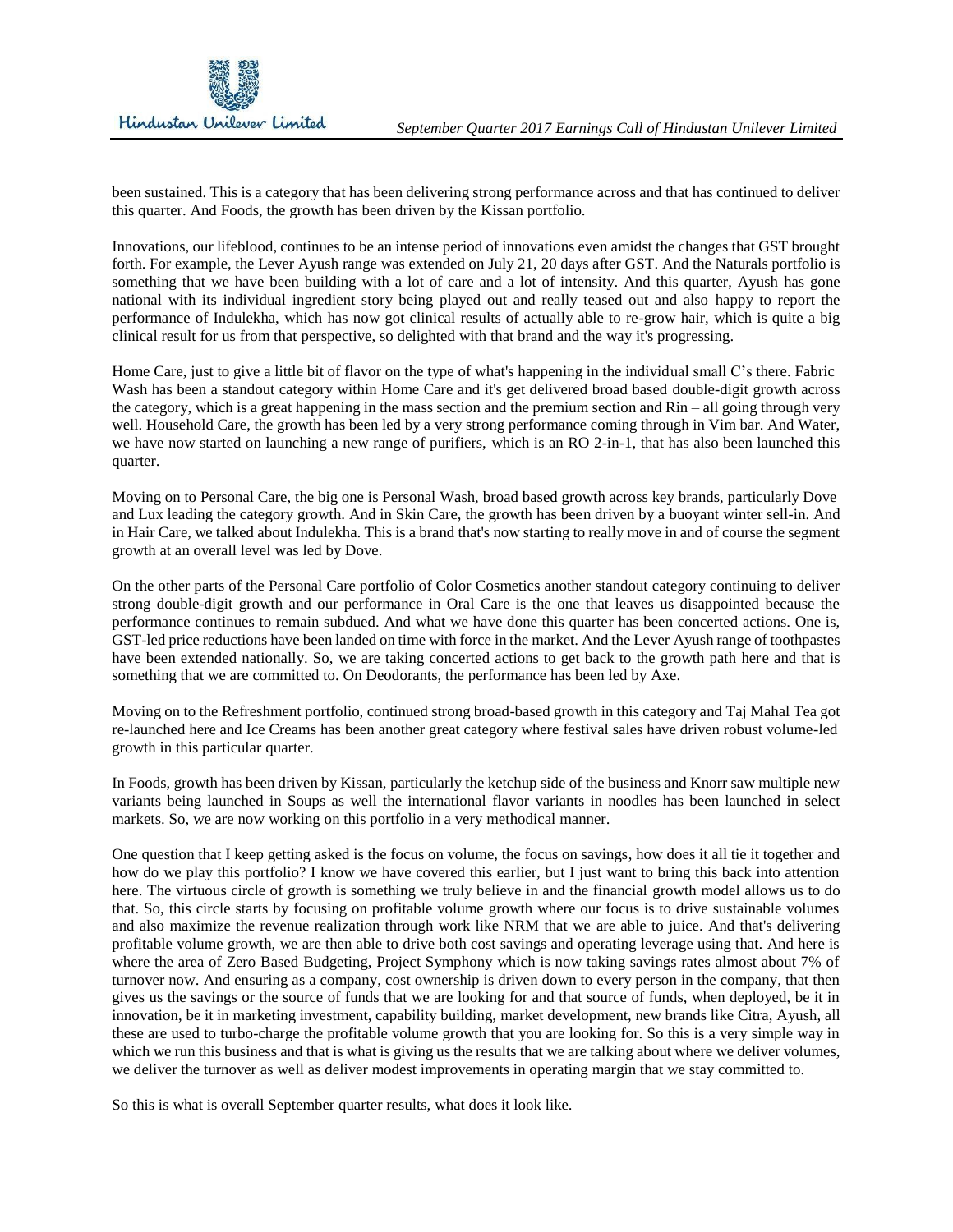

The EBITDA, we talked about, the only callout I would have in the other remaining lines of the P&L is an exceptional income that is there because of the profit on sale of equity shares in Kimberly-Clark Lever to Kimberly-Clark. And that's about INR 46 crores that is there as an exceptional income that you see in the P&L.

So just to summarize the first half, here we are  $-$  it's a bit of mixed items, we are combining with the first half  $-$  first quarter was pre- GST, second quarter was post-GST. But if I look at comparable domestic consumer growth over the first half is about 8% and comparable EBITDA margin improvement is about – that is very steady at about 170 bps.

Interim dividend, the board of directors have recommended an interim dividend of INR 8 per share, which is about INR 1 rupee more than the previous year same period interim, and this is a dividend outflow of almost INR 2,084 crores is what will be the – our outflow including dividend distribution tax.

Looking ahead, we expect gradual improvement in rural demand going forward and we also expect to see trade conditions to continue to improve and we also expect to see input costs to inflate further as we look into the near term. And in this context, our strategy for the long term as well as how we handle the immediate is to continue to remain agile in the face of uncertainty and we will focus on volume-driven growth and improvement in operating margin in tandem. And this is how we intend to deliver our strategy of consistent, competitive, profitable and responsible growth.

And let me take this opportunity to invite Srinivas to the team. Delighted to have him onboard here and a phenomenal set of experiences that you see out there. I wish Srinivas all the very best and I also want to thank all of you for the support that you have given me in this role.

With this, let me hand over to Sanjiv.

## **Sanjiv Mehta**

Hi. Good evening everyone and thank you, Balaji. Season's greetings to all of you and I hope you enjoyed the Diwali and the extended weekend. The transition to GST impacted trade in the early part of the quarter, especially channels like wholesale and CSD. However, we believe that the consumer offtake has remained stable. And I would certainly like to take this opportunity to compliment my team, for the manner in which they've been able to ensure that we remain agile in meeting the consumer demand during this turbulent period.

I'm also very pleased with a delivery of 10% comparable growth and the fact that it has been broad-based across the category. Like we had mentioned in our last earning call, our pricing action post-GST had already started to land in the market and through these actions, we have taken a price reduction of about 3% to 4% at an organizational level, in line with our commitment to pass on the net benefits to the consumer. And like you saw in the presentation made by Balaji, these actions we have taken across several categories.

Let me now talk a bit more about the categories and the performance.

Home Care has been a stellar story for the last several quarters. Delighted to share with you that this quarter again, not only our biggest brand Surf has been growing at an amazing double-digit, but also our other core brands like Rin and Wheel have delivered strong double-digit growth. It clearly shows that the strong innovations that we have deployed in the market over the past several quarters are getting the right kind of traction from the consumer.

Coming to Personal Care, the rebound in Personal Wash continues to gain momentum. What is even more reassuring that this growth is broad based across brands. Dove, Lux and Lifebuoy, all our big brands, have grown double digit.

We're also pleased with the initial results of Lever Ayush range of natural personal care products. They went nationally in the last quarter. Now, our whole focus is on strengthening the brand credentials and the equity and what you have seen from Balaji's presentation, Indulekha also, we are very pleased with the performance, it is growing ahead of what we had targeted when we had bought the brand and obviously the clinical validation is going to give a further fillip to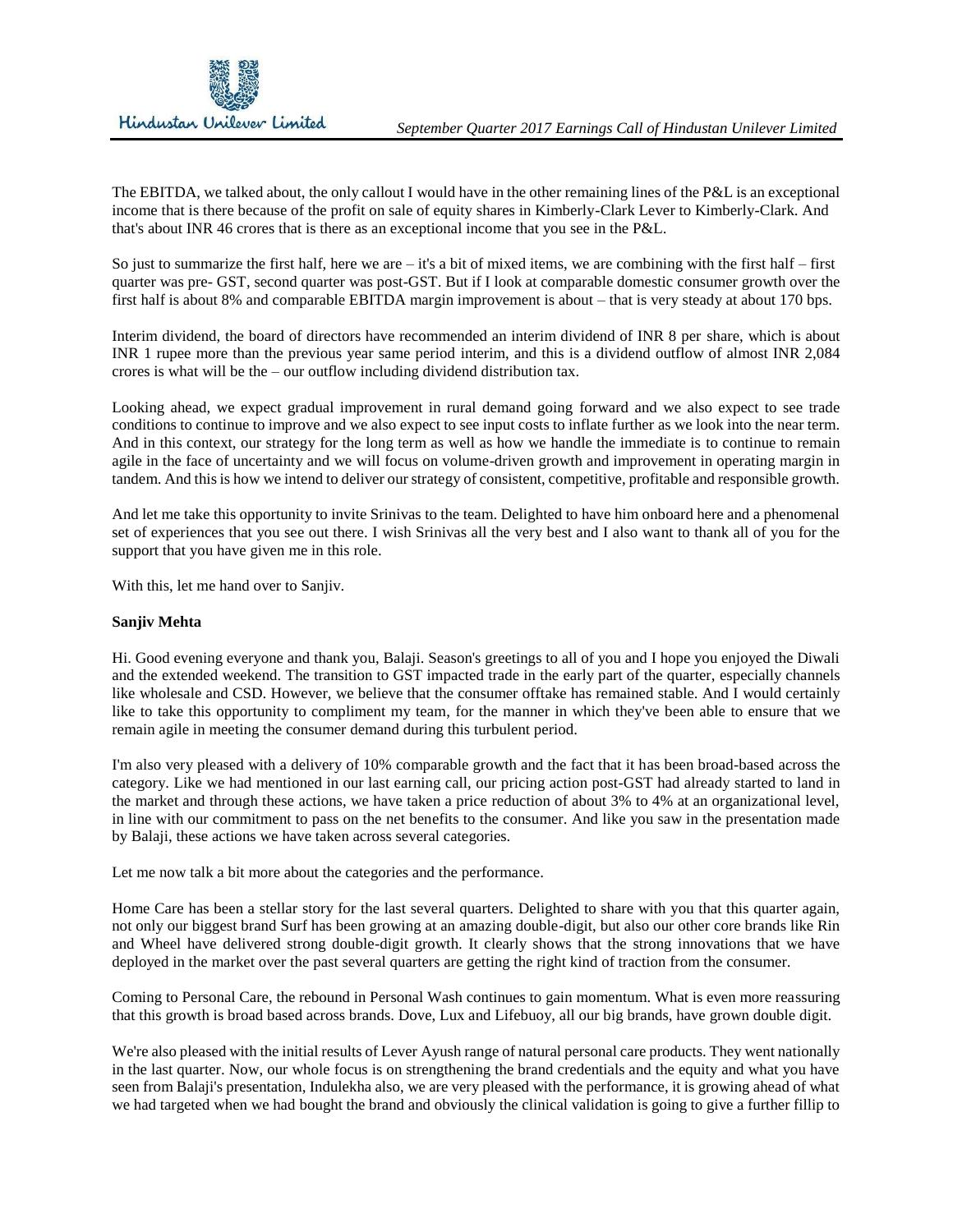the growth of this brand. Dove Hair Care had a strong performance this quarter on the back of the launch of the new environmental defense range, which is the new anti-pollution hair care range that gives both instant as well as longterm nourishment. Lakmé Color Cosmetics have been on a very strong track record for many quarters and this has also been backed by a very impressive innovation funnel. After the successful launch of the Argan Oil Lip Color last season, this quarter saw the Lakme Absolute Argan Oil range of skin care and beauty products being launched.

Oral Care, we still remain very disappointed, the growth has been subdued, and we believe it will take a few more quarters before we turn around the performance. However, if we were to look at the growth rates, yeah, it has – or the running rate, they've started to improve and we certainly believe that on the back of Lever Ayush range of oral care products, we should start to see the momentum come back in this category.

Refreshment, another great story, the brands are strong, delivering consistently and I remain very happy with the progress that we are making in this category. In Tea, we are seeing a core strengthen as we deploy the Winning in Many Indias strategy and build the future core portfolio through a disciplined market development model.

Foods too had a good quarter with multiple innovations landing across soups and noodles. We launched the international soups range across the country ahead of winter and the Knorr Italian range of noodles in Maharashtra. Our thrust remains to drive market development and build this category.

So. on an overall basis, I'm pleased with the performance. We have the right mix of wonderful core, new innovations and right kind of focus behind market development, which is future-proofing our portfolio. We also have been able to balance growth along with sustained margin improvement and this has been on the back of a very strong savings program.

Our relentless focus on efficiencies and effectiveness has enabled us to strengthen the owners' mindset in the business, ensure the value proposition of a brand and deliver strong improvement in margins. While we strive to continue to remain agile in the face of constantly changing environment, our strategy, as has been articulated by Balaji, remains unchanged.

And as the baton gets passed between Balaji and Srinivas, I would like to take this opportunity to thank Balaji for his immense contributions to our business and being a great partner to me. I'm certain he will continue to shine with his new employers and all of us in Hindustan Unilever wish him continued success.

I also take this opportunity to welcome Srinivas Phatak. I'm delighted to have him in our top team and many of you would know him from his Investor Relations days at HUL. He brings immense skills and experience garnered locally and internationally and I'm sure he will help lead the business to newer heights.

With this, I would like to hand it back to Aasif. Over to you my friend.

## **Aasif Malbari**

Thanks, Sanjiv. Thanks, Balaji. With this, we'll move to the Q&A session, so that it doesn't really get very late. We will try to keep the O&A session for around an hour and complete it by 7:30. As I shared earlier, due to some technical glitch, we are unable to take questions on the webcast and hence we'll take all the questions on audio.

So, it will really help if we keep the questions crisp so that we can cover all of them in time. Before we get started with the Q&A session, I would like to remind you that the call and the Q&A session are only for institutional investors and analysts. And hence if there is anyone else who is not an investor or an analyst, but would like to ask questions, please do feel to directly connect with us at the Investor Relations team.

With that, I will hand the call back to Karuna to manage the Q&A session for us. Karuna, over to you.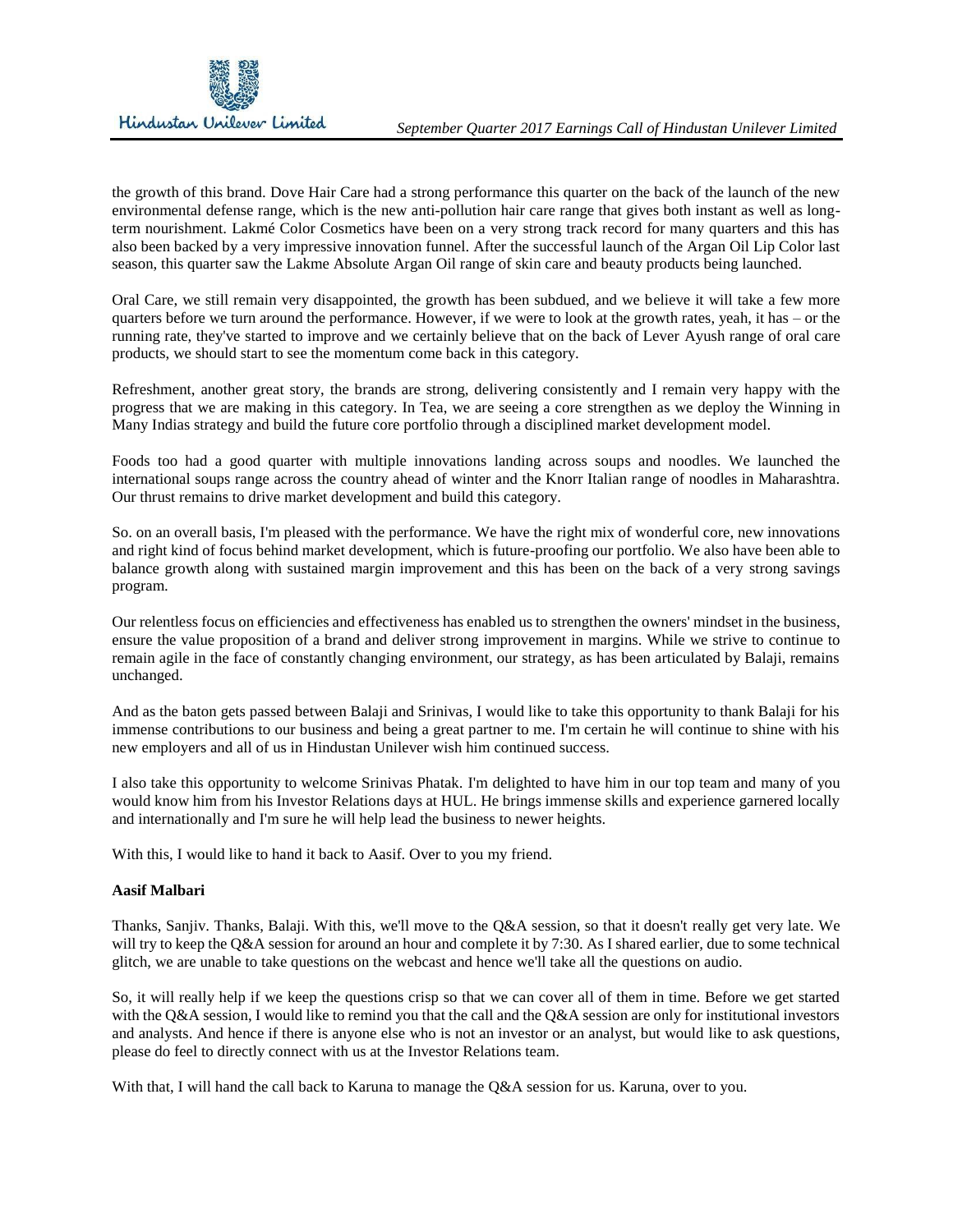

# **Q&A**

## **Operator**

Sure, thank you very much, sir. Ladies and gentlemen, we will now begin with a question-and-answer session. [Operator Instructions] First question is from the line of Abneesh Roy from Edelweiss. Please go ahead.

**Abneesh Roy:** Sir, congrats on good set of numbers. My first question is on the ad spend, last few quarters and even this quarter, most FMCG companies are cutting down on ad spend. Surprisingly, your ad spend is quite high maybe because of Ayush launch. My questions are two. One is, has online increased much more versus last year because broadcasters who have reported numbers this quarter, TV broadcasters have shown very limited growth. So, you're showing a 20% growth. Second, is most of this 20% growth going towards Ayush and new products? So – or is it broad based spend behind most of the other brands, so – and what's the reason, if it is broad based? That's the first question.

**Answer:** First, when we look at BMI, Abneesh, it is based on activities and not as a percentage of the turnover. Whenever we have more innovations, more renovations, more activities in the market, we certainly spend more money. Of, course Lever Ayush going nationally has had an impact. And I think last time you were wondering why are the ads and the hoardings not up for Lever Ayush, now I hope we have not disappointed you.

**Abneesh Roy:** And sir, on the online, is it much higher versus last year or it's a gradual increase in terms of online?

**Answer:** So online is about 2% of our turnover now, growing at a very rapid rate, yeah, but still the base is small. I think he is referring to digital advertising. Oh! Digital advertising. So, if – yeah, digital advertising, our television, like I've been telling you guys, a few years back, it used to be over 90%, now it has come back to less than 70% of our total BMI spend. And lot of incremental spends are of course going into digital and mobile.

**Abneesh Roy:** Sir, a few quarters back also, it was a similar number. So, it's not a big change on a Y-o-Y basis right, TV ad spend?

**Answer:** See, on quarter-on-quarter basis, it won't change significantly. Yeah, TV still remains a very relevant medium of communication in the country. And certainly, the way we look at it, now we're far better in terms of planning and the mix of channel that we deploy. When you look at reaching a certain percentage of the total consumer base in the country, TV remains the most effective and only when the diminishing returns start, then you look at overlapping it with other communication channels.

Also, just to build on that, Abneesh, I think the original, I mean maybe early on in this kind of journey toward digital to force people and you look at what portion goes into digital. Can you ensure spend of so much percentage can go into digital to get people to learn. And once you've crossed that phase, you then start getting into which brand, what's the campaign, what is the role of digital versus this. Therefore, you're also evolving in the way you think and operate in this entire space. So, both need to be kept in mind.

**Abneesh Roy:** Sir, my second question is on the Indulekha. You've seen a strong growth. We've seen, in acquisitions done by other companies, especially in hair oil, after acquisition, the growth becomes very challenging. In your case, you're still seeing very good growth in Indulekha even after acquisition. So, my question is, is this growth because you are entering new areas? How is the growth in existing areas of Indulekha, especially was it also very wholesaleled model because lot of these kind of businesses have very high wholesale. So how has that part of the business done in Indulekha?

**Answer:** Okay. Firstly, I think Indulekha for us, we treat it with a lot of care. This is not a wholesale-driven pipeline filling strategy at all. It is a very carefully positioned product in specific channels with a lot of focus. It drove – goes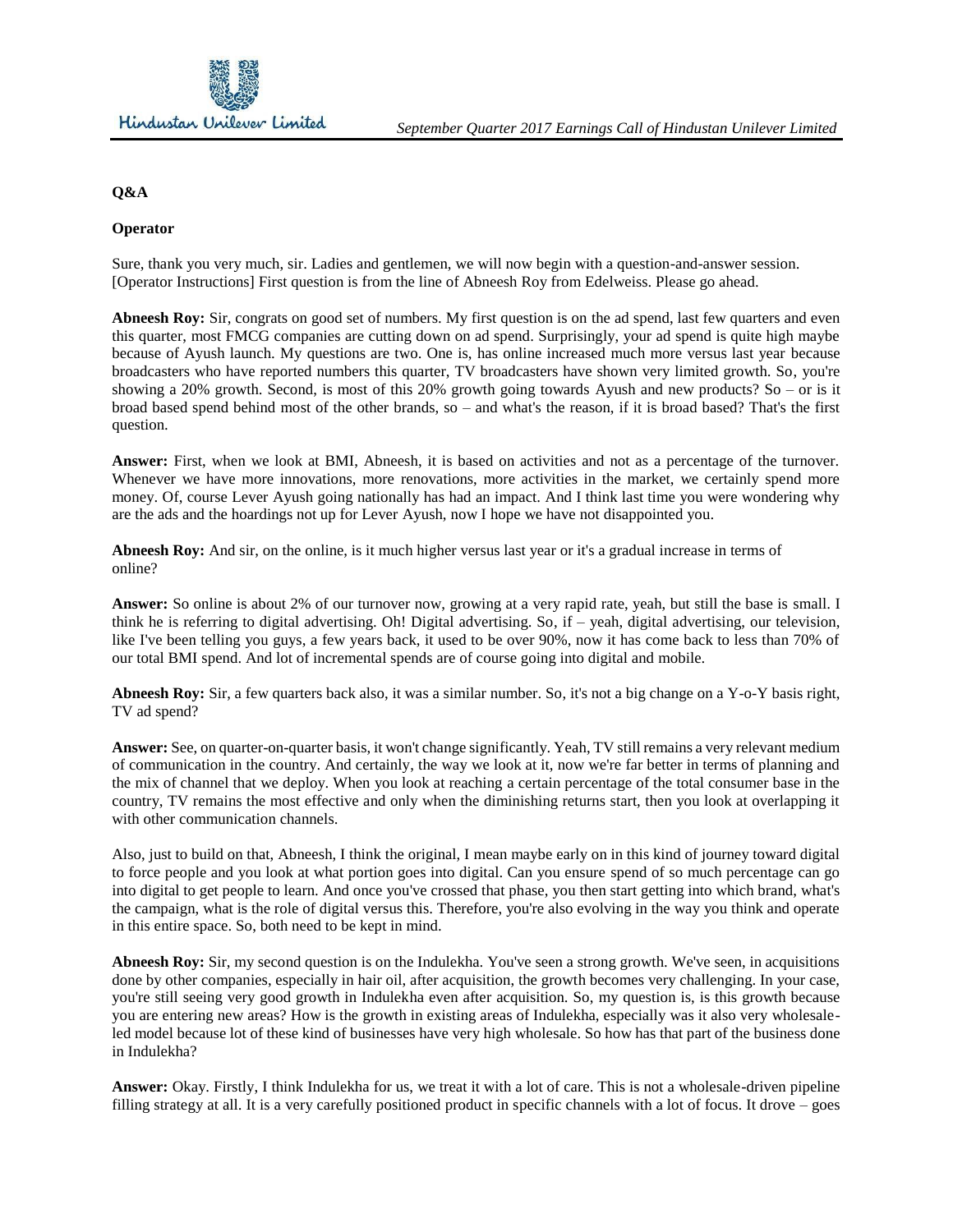

a lot via pharma as well. So therefore, we do it with a lot of care, number one. Number two, as far as existing markets, the growth is very, very satisfactory and we have quite liked the way this brand is performing. The penetration levels of this category of this segment is extremely low even in markets where it has been there for a long period of time. So, we – that is the reason we bought this brand because we believe it has wings to fly. And now with the clinical results coming in as well, our ability to put in more punchier claims, what you will be seeing is, you've already seen in the ads that are coming out, goes more – even more because now we are able to substantiate claims as well and not just have – just a proposition-based setup.

**Abneesh Roy:** Okay, sir. I'll come back in the queue. Thank you.

**Answer:** Thanks, Abneesh.

#### **Operator**

Thank you. Next question is from the line of Manoj Menon from Deutsche Bank. Please go ahead.

**Manoj Menon:** Hi, team. A couple of questions over here. One on the, just understanding the results itself actually. So, when we say comparable growth, does it  $-$  is it before the price cuts or after the price cuts?

**Answer:** Okay. That is – the minus 2% contains all the implications that we'd done on price cuts, everything else. After that, there is just accounting adjustments that need to be taken, which is being corrected in the base period. The current year numbers are all after price cuts, everything else, there is no change in the current year numbers. We've just taken – if you were to take excise duty, you can calculate for yourself, Manoj, what is the excise duty that was there in my base period and net it off the turnover there, that is the excise adjustment that you will be seeing there.

And since you will not have direct access to some of the other taxes that are booked as cost, we have done that piece as well because that is also is an accounting adjustment because it is netting off GST turnover. So, all the price cuts and everything we are cutting there is sitting in the minus 2% reported revenue growth. But keep in mind, the price cuts are also having a compensation in the other side in terms of tax rate reductions. So therefore, the net impact of price cuts is just to pass through all the tax benefits that you have gotten, which means that an impact is very, very – at a total level, is marginal.

**Manoj Menon:** Very clear. Balaji, when you refer to the excise in the base, it's essentially at INR 638 crores, which is there actually in the results, right, that's the number?

**Answer:** That is right, that is the first element, INR 638 crores, which corresponds to the 8% number of the excise correction that you have, then the next correction of 3% is and all the input taxes that are not excise, it could be an Octroi, it could be a service tax, it could be excise CENVAT on fiscal units that are foregone and booked at cost, all those are sitting as a input cost, which are now sitting as GST and netted off turnover.

**Manoj Menon:** Clear. So, when I try to calculate the price growth for the quarter, would it be fair to say that the difference between 10% and 4% is the price growth number?

**Answer:** That is right and you would recollect, that is almost the same as what was there in the previous quarter as well. So, all the price, which is just the – the price growth is basically what was there in the – taken in the previous quarters.

#### **Manoj Menon:** Okay.

**Answer:** And taken forward from there, yeah.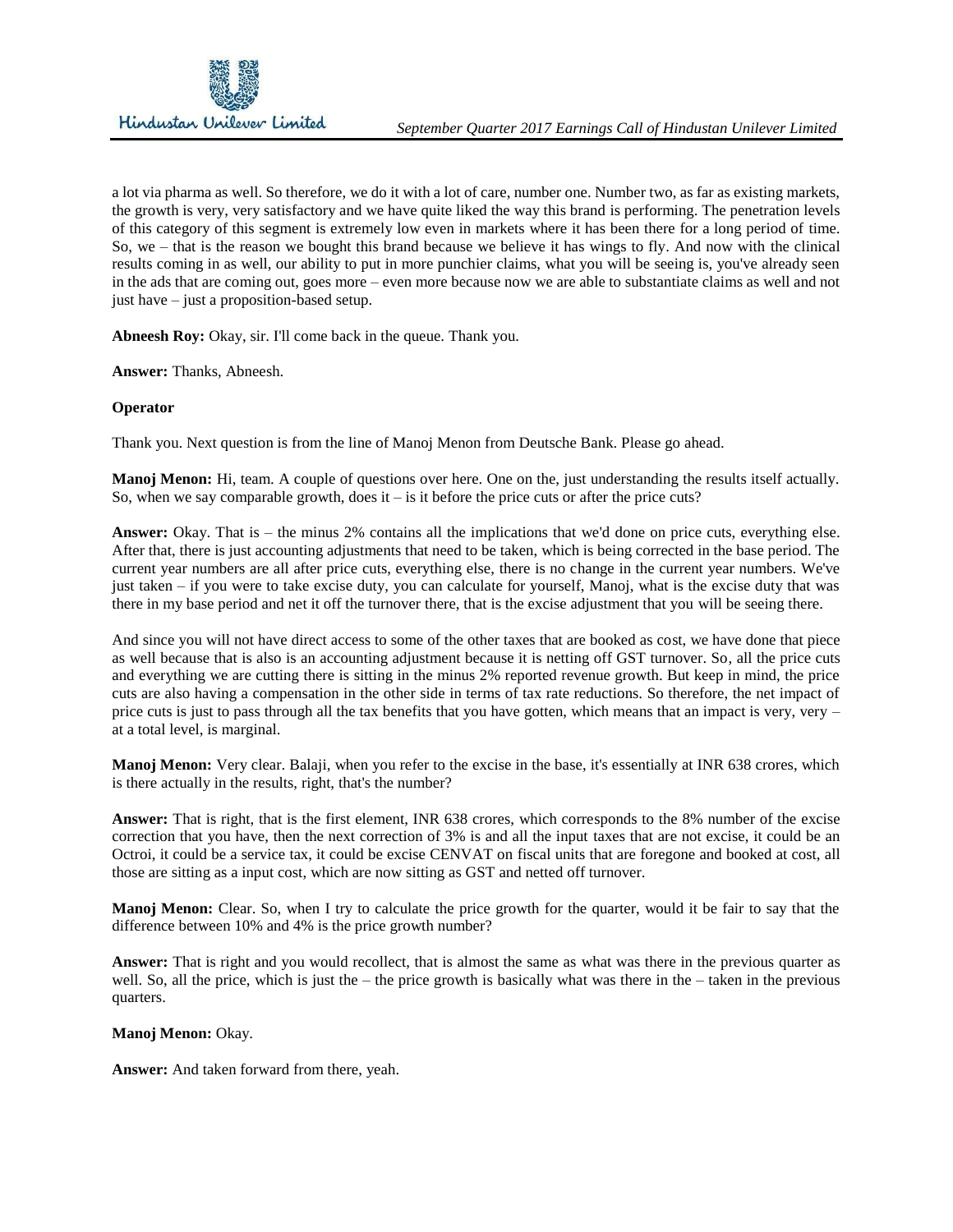

**Manoj Menon:** Understood. The reason I ask this specifically on price growth is because if I look at the 'Looking Ahead' slide, as of the June quarter and look at the one for the current one, there is a small change or there actually is a big change actually in terms of the comment on inputs. You had expected in July to be stable, inputs to be stable, now it's inflation. So, I know that obviously input costs are very volatile, but we are talking about a period in which the opening, I mean, at the beginning of the period, at least, it was expected input to stable and you still have a 6% price growth, that's what it's coming from. So, does it basically mean that the price growth actually could be significantly higher incrementally?

**Answer:** I think this is the way the numbers play out. I think it is the  $-$  it's  $-$  the commodity cycle which had peeked as far as mid-September quarter of 2016 is concerned, came down thereafter and now we're starting to, we were expecting it to remain stable thereafter, but now that is now starting to turn again, we are seeing that coming from, maybe from about August, September, this number started to turn. And that is what we are signaling on the ground. But as far as pricing itself is concerned, we go back to what we've always maintained. This is a cost challenge for us to deal with. First port of call savings, drive that harder, second port of call, mix, third port of call, operating leverage. Just juice that to the limits, operating efficiencies in BMI line, take through every piece of it and then come back and see what is it that we are able to manage and what judicious price increases we need to take thereafter. So that play we have – we have seen – you have seen us demonstrate over many, many quarters and no change as far as that is concerned. This GST price reduction that you have there, it's a reset of the price line because of the tax benefits that have come in and at a net company level, you have passed that on and now it is therefore business as usual from here onwards.

**Manoj Menon:** Understood. Understood. One question and then I will come back in the queue. When I look at the 4% UVG what we have, are there any adjustments which you would help us with? For example, let's say, is there any impact of CSD? I know you will not have exact numbers, but I'm saying even an approximation would do. Do I, let's say, need to add back a certain number to say what is the underlying trend including CSD, for example? Or you know how much of, let's say, an up-stocking which you have seen in the current quarter versus a corresponding downstocking in the last quarter. So, I'm just trying to see what is the real underlying, actually, consumption? Also throw in maybe some bit of higher volumes, etc., you would have provided to the consumers in terms of passing on the benefits, so that kind of maybe I need to take that number out actually. So just trying to actually get to the real underlying growth versus the reported 4%?

**Answer:** It is, as you rightly said, there are up elevators and down elevators on this. Because up elevators is very clearly the restocking impact of that and the down elevators would be the CSD number there. What we're seeing is, this is broadly canceling each other out. So, the 4% number that is out there is probably, broadly – restocking is a really issue, same with CSD, not picking up for 15, 20 days is another issue as well, so they're broadly canceling each other off.

**Manoj Menon:** And anything on, you know, the higher volumes or pantry up stocking or anything of that sort, anything material there?

**Answer:** So, that's what I am saying. That is offsetting the CSD impact. So, both are canceling each other out broadly.

**Manoj Menon:** Okay. Actually, I was referring to the consumer pantry up stocking, actually not the trade one.

**Answer:** Consumers, we have called it out as stable, and neither is it up stocking or down stocking, it's pretty stable actually.

**Manoj Menon:** Okay, understood. Thank you. Thank you, Balaji, all the best.

**Answer:** Yeah. Thanks, Manoj.

**Operator**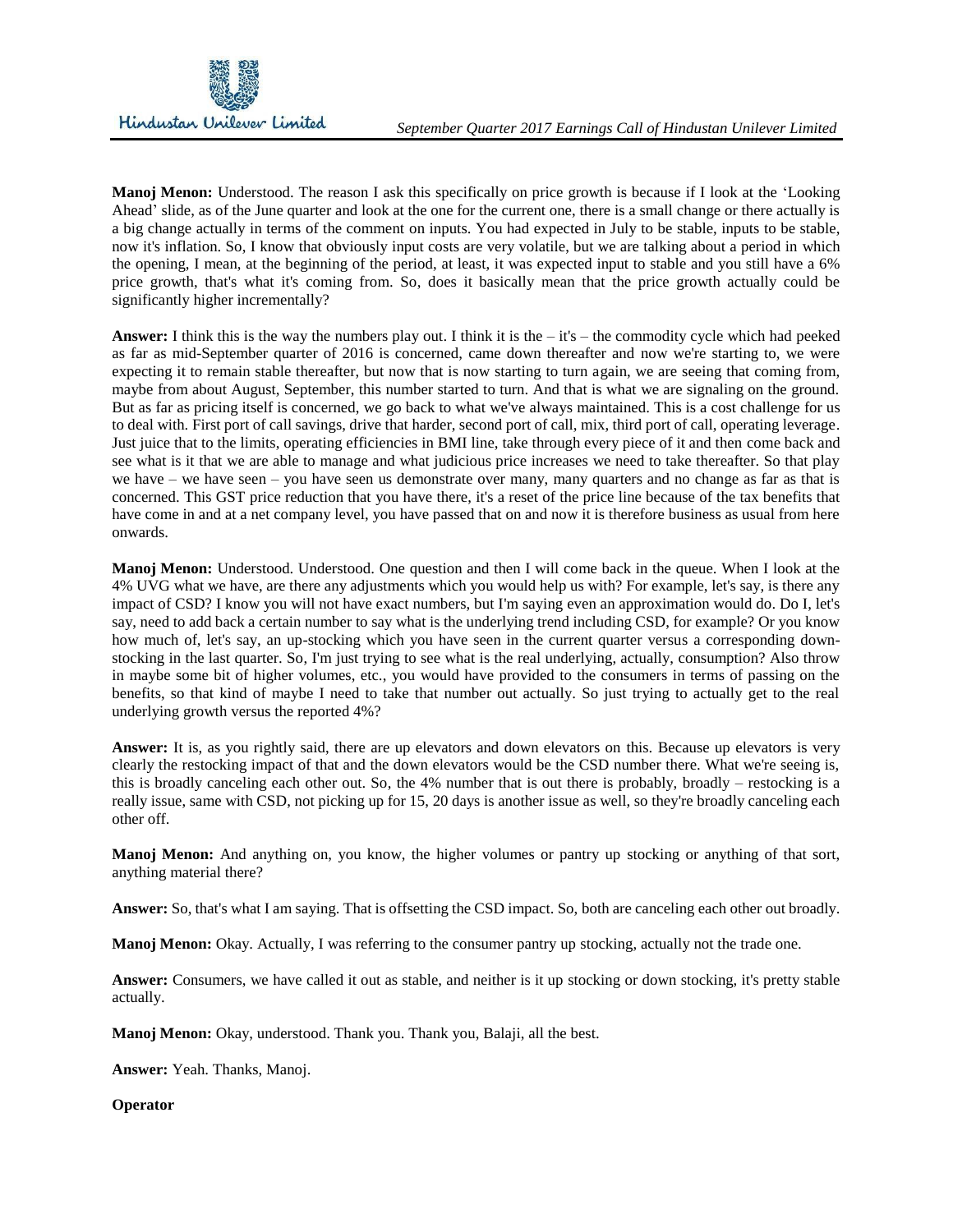Thank you. Next question is from the line of Avi Mehta from IIFL. Please go ahead.

**Percy Panthaki:** Hi, sir. This is Percy Panthaki here. Sir, my first question is on gross profits. Your gross profit, that is sales minus COGS, has grown by 14% on a Y-o-Y basis and your volumes are up 4%. So, gross profit per ton is up around 10% on a Y-o-Y basis, which is like a really huge number. So, can you just help us understand what has led to this really big expansion in the gross profit per ton?

**Answer:** I think the key one in this is – let me tease it out at different levels. One is, there is a base period if you take a look at the numbers on September Quarter 2016. The comparator was extremely unfavorable. Therefore, that is what you are now seeing as a big favorable benefit coming through in your cost of goods line, that is one.

**Percy Panthaki:** That's what I saw in last quarter – I mean last year, on a Y-o-Y basis, your gross margin was almost flat, it was just 20 basis points down.

**Answer:** Let me complete, let me complete.

Percy Panthaki: Sure, sure.

**Answer:** Yeah. So, one is the base number. Second, if you look at sequential between June quarter and September quarter, the numbers are pretty much similar in terms of percentages that you see, which means that that part of it is to be taken as well. And lastly, that your input taxes that I'm now grossing up and putting it up above, that's on a comparable basis. But on a reported basis, you will see that credit of input taxes sitting there as well. So those three factors are playing out to explain why our gross margin is showing a spike, as you called out.

Percy Panthaki: Sir, the third one, can you just repeat, I didn't fully understand.

**Answer:** Okay. On a reported basis, if you recollect my first – when I explained the accounting impact earlier.

**Percy Panthaki:** Yeah.

**Answer:** I'd talked about excise, we all understand it is a very commonly discussed item in the press these days. Yeah.

**Percy Panthaki:** Yeah.

**Answer:** Now similar to excise, there are costs, like an octroi, CST, service tax. Service tax may not be in the material. I'm just talking only about the material. There is CENVAT on fiscal units, which I was not able to claim. All these guys were sitting as a material cost.

## **Percy Panthaki:** Yeah.

**Answer:** Yeah. Now in GST, it has gone out of material cost sitting in the turnover line because it's now knocking off turnover.

Percy Panthaki: Okay.

**Answer:** You have got two impacts. You've got the absolute material cost coming down, one. Second, the turnover dropping which means you're going to see a double impact on the gross margin line of these two. Absolute coming down, turnover going down.

**Percy Panthaki:** Yeah.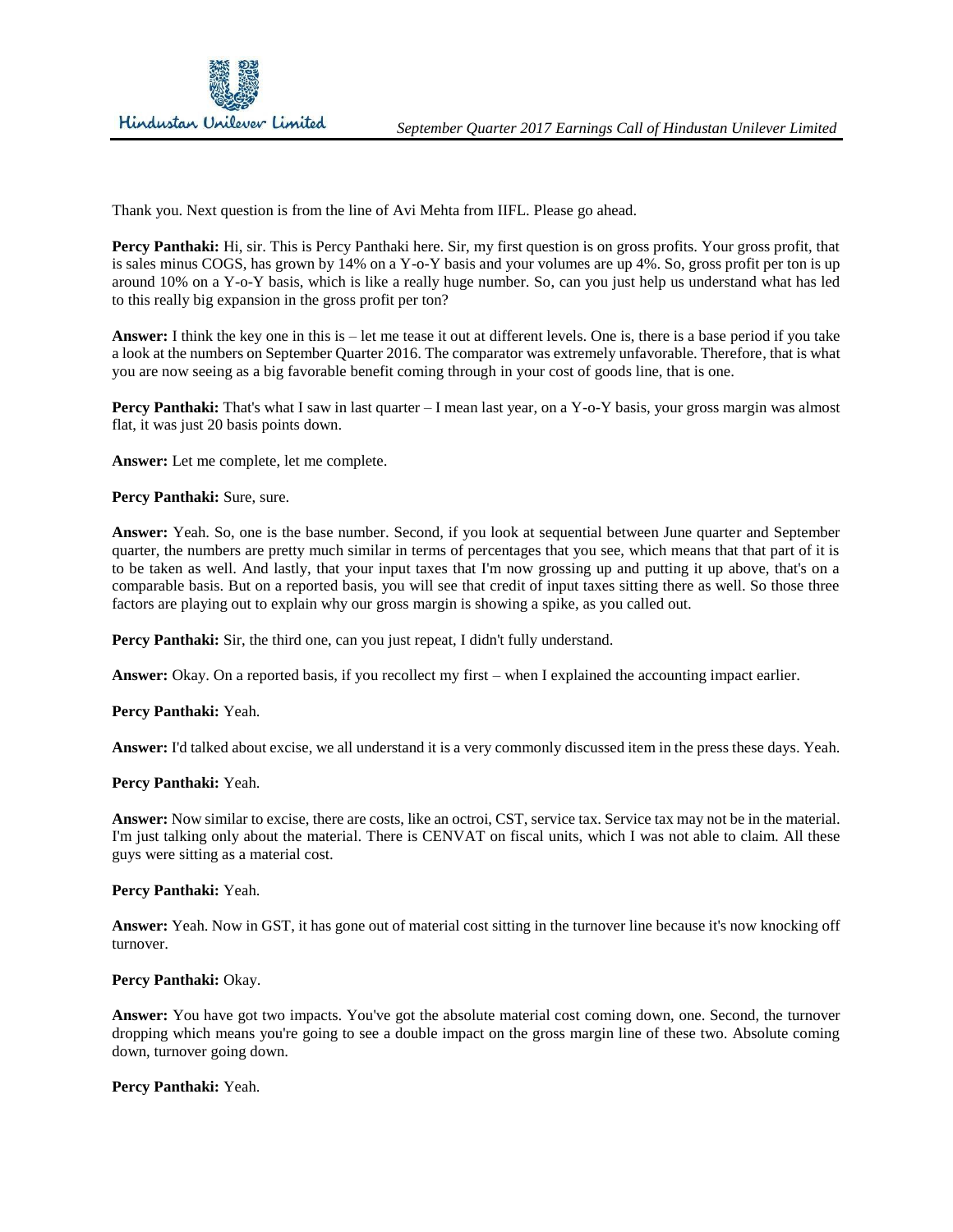

**Answer:** That is what is the third impact that is there. The minute you move that to comparable, that number will move away as well. On a reported basis, this number will be looking very high because of this reason.

**Percy Panthaki:** Understood, sir. I know the margins are going to be tricky and that's why I was looking at the absolute gross profit per ton, probably I'll take this offline because otherwise it will become too elongated. Secondly, just wanted a clarification on the price cuts. I mean in the press conference, you said that the price cuts are around 3.5%. And on slide 7 of your presentation where you have explained how to calculate the comparable sales growth, you have said about 300 basis points is the extra input credit that you've received, which you've passed on in terms of prices to the consumer. So that means that only 0.5% of the price cuts on – are on account of changes in the output rates of GST. Is that understanding correct?

**Answer:** No. Okay, let me let explain that. I'd say it's a great question because it does confuse matters there. Look at your output taxes, what are the things sitting in the output taxes, those three categories where tax rates came down, yeah. And all other categories, particularly Personal Care, the tax rate went up from where my average was, number one.

# Percy Panthaki: Okay.

**Answer:** Same, second go to fiscal. In fiscal, we were earlier getting 100% of excise benefits, yeah.

**Percy Panthaki:** Yeah. Yeah.

**Answer:** And that has now reduced to 58% of the CGST payable on value addition.

### **Percy Panthaki:** Yeah.

**Answer:** That is a down elevator. So, the output taxes, first, I will need to net off this fiscal losses compared to what I had earlier. And the two, when you add it together, that is your net output just on output taxes, this is the net number that you see prior to what was there before. Then come add the input tax credits that was earlier not available, that is available to you, add that. Once you put this whole lot together, take it at a company level because these are all available all over the place, some of the service tax credits are available for central services, not available at a brand level, put it at a company level. That is what we have passed on as price reductions within 3% to 4% by category that you see.

**Percy Panthaki:** Okay. Okay. Understood. And my last question, sir, is on volume growth. 4% volume growth on a base of minus 1%, that's like a two-year CAGR of just about 1.5% volume growth. So, I mean these numbers are really weak. So, what's the reason behind these numbers being so weak and how can we be confident that things are turning around from here?

**Answer:** I think two comments there. Number one, you're right. The base from a volume growth perspective, the base had a minus 1% on this, this 4% is there. The key point here is that we've called about a recovery that is gradual. We've gone through a turbulent period. You've got about 15 days of CSD not buying, wholesale not buying for a long period of time. In this turbulence is what we're trying to deal with at this point in time. And we've also signaled, if you recollect last time, we did talk about a gradual recovery that is likely to happen. So we've been consistent in our messaging that we should not get go ahead of ourselves in trying to read the market coming back. And hence, therefore we've called out a gradual recovery. And if you could recollect – if you see our own fallout looking ahead, we're still maintaining as a gradual recovery going forward because we are very clear there is also a base effect to be considered before you come back and say you get buoyant on the absolute number – headline number for this quarter. That then corresponds to the callout on the gradual recovery that we've put there.

Percy Panthaki: Okay. That's it from me and all the best, Balaji, in your future endeavors.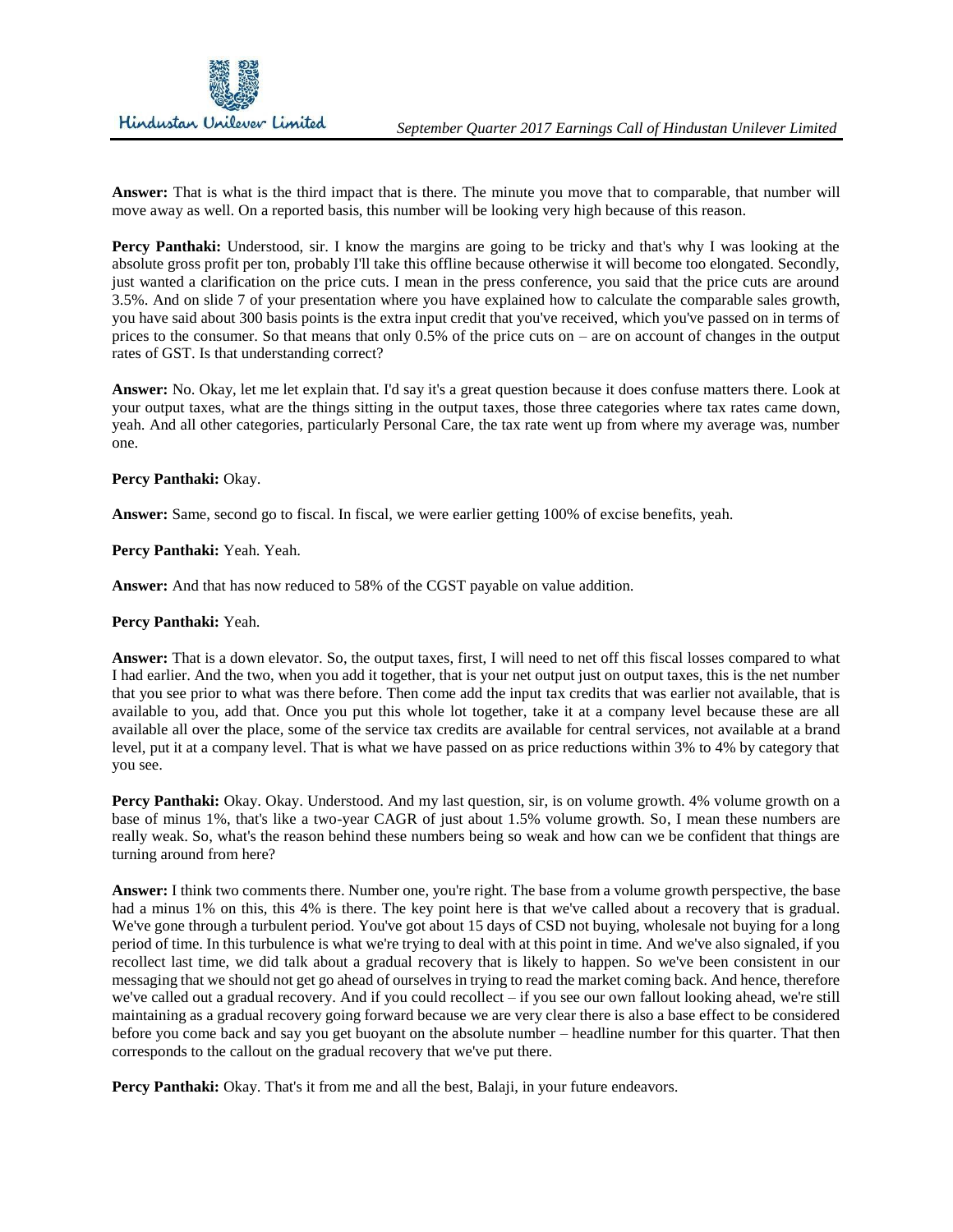

**Answer:** Thanks, Percy.

## **Operator**

Thank you. Next question is from the line of Amit Sinha from Macquarie Capital Securities. Please go ahead.

**Amit Sinha:** Yeah, thanks. My first question is on the Fabric Cleaning segment and I wanted to refer to Unilever's management commentary in the recent call where they mentioned that they want to maintain a balance between growth and margin. Now, I understand that across all the brands, we have done very well. However, just wanted to understand from the management that from the HUL perspective, are we sacrificing any kind of volume at the lower level basically to get the margin up there?

**Answer:** Boss, that's why I put a slide out there which talks about the virtuous – our levers for growth, where I explicitly have called out profitable volume growth as a starting point. We've also put it explicit saying that we will focus on volume-driven growth and improvement in margin and we have demonstrated consistently that we could do both. So as far as our strategy is concerned, no change at all, number one. Number two, we will definitely ensure that the focus on volumes continues because that is the long-term route to success as far as this market is concerned. Point number three, we are volume, profit and growth-accretive to Unilever. And therefore, the more we grow, the better it is for Unilever across the portfolio. So therefore, for us, we just need to keep doing what we're doing.

**Amit Sinha:** Sure. So, is it fair to assume that in terms of volume market share, we are gaining from others?

**Answer:** Laundry has been on a good track record as far as share gain is concerned. And that is something that we will continue to pursue.

**Amit Sinha:** Okay. My second question is on Personal Wash. And is it fair to assume that the segment has grown significantly ahead of the overall Personal Care segment?

**Answer:** Segment – sorry, just repeat your question again, I missed your question.

**Amit Sinha:** Personal Wash, so basically Soaps – has the growth been significantly ahead of the 8% growth which we have seen in Personal Care?

**Answer:** No. We have specifically called it out as broad-based growth in both the categories, so broadly similar.

**Amit Sinha:** Sure. And the growth in Soaps, is it driven by pricing or volume?

**Answer:** More the price increases that you have taken from the previous quarter, but we don't specifically comment on the price/volume mix by small c. But what I am very happy about is the Personal Wash portfolio also coming to the party. Because keep in mind in this one, the kind of inflation that happened in the early part of – from September last year onwards, you will have UVG impact immediately because shaving of grammage. So, that is what the problem which will have to annualize as well.

**Amit Sinha:** Sure. Lastly on the A&P spend, and clearly, there has been a step-up there. Just wanted to understand, should we expect a similar kind of run rate for the remaining quarters of this financial year?

**Answer:** I think, Sanjiv called that out, but I think it's totally dependent on the activity that we have. Keep in mind that we also have a ZBB program that is flying as well to ensure that we are having campaign objectives rather than SOV/SOM, second point. Third point, I think, we always manage the P&L overall. So, we are committed to that modest improvement in operating margin because these are all source and use of fund, that's the reason we put that levers of growth, to say that depending on what is the demand that we have for the activation plan, we will invest if required. And otherwise, we will see how to play that.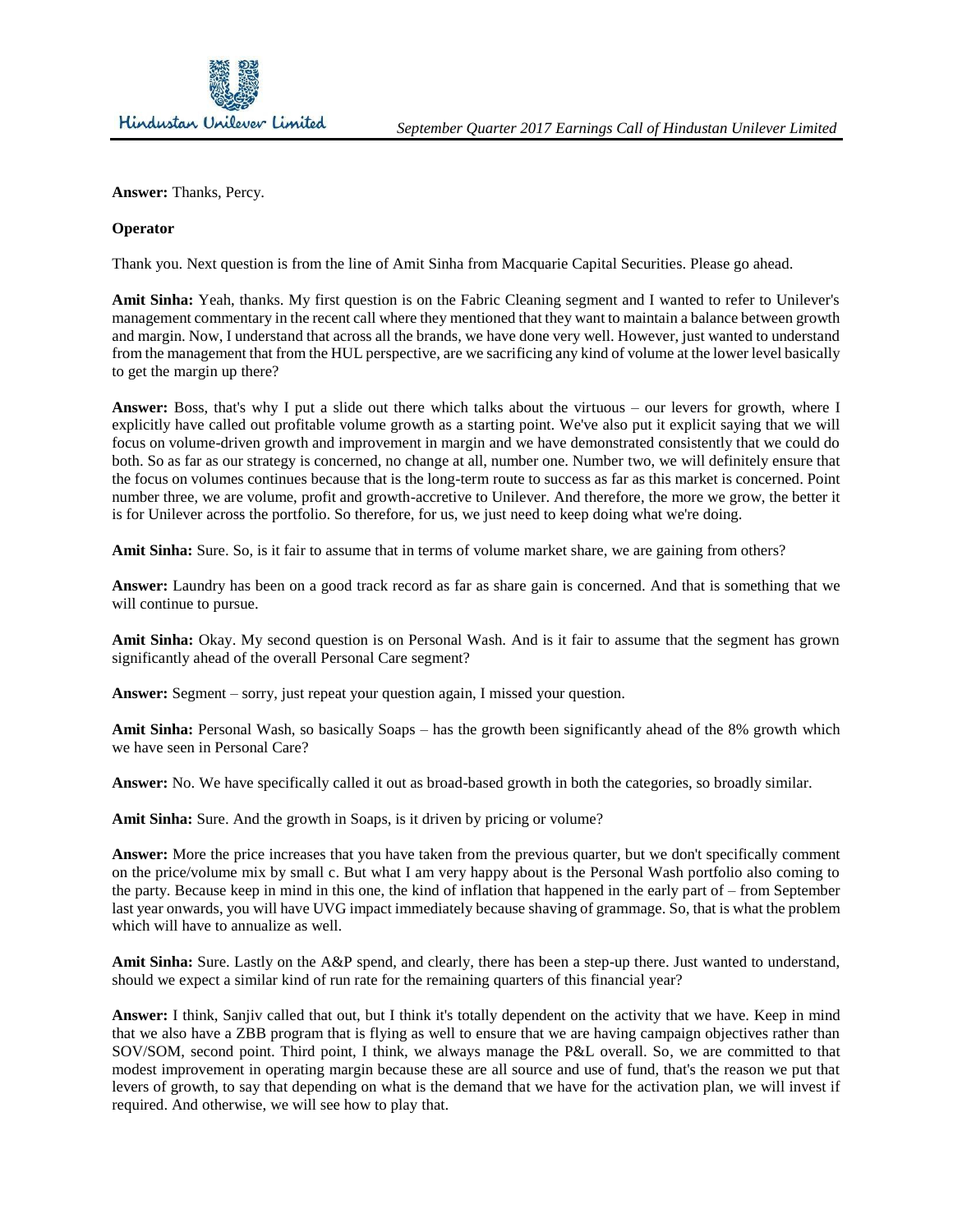

**Amit Sinha:** Yeah, but just on Ayush, I mean, the initial spend would have been significantly higher. Do you think a similar kind of a spend will be there on that particular brand? I mean, I understand it's very dynamic, but...

**Answer:** No. First of all it's also competitive, so therefore, wouldn't want to comment on media plans.

Amit Sinha: Okay. Thank you so much. Thanks, that's all.

#### **Operator**

Thank you. Next question is from the line of Nillai Shah from Morgan Stanley. Please go ahead.

**Nillai Shah:** Thank you. Sir, the first question is, again, on the 10% number. You said that 10% minus 4%, so 6% roughly is what the pricing growth is. How should I look at this price cut then? So, does this then imply that as you entered this quarter, you were sitting on about 9%-10% pricing effectively?

**Answer:** If you look at June quarter, the comparable number is a 6% number there. So, we are...

**Nillai Shah:** Yeah, yeah.

**Answer:** ...our price growth is basically carry-forward of what was there from the previous year and that will annualize, number one. Number two, as I explained earlier, the minus 2% reported revenue growth contains all the price drops that are sitting in it, as well as the input tax credits, output tax reductions that have happened. That is broadly knocking off each other. Therefore, what I got from the tax reductions in the turnover line is what I'm passing on as pricing, which means on the turnover, there is netting each other off and the number is zero. That is what pricing to pass on the net benefits from GST is all about.

**Nillai Shah:** Okay. So, it will be 6% minus 3% or 3%, 3.5%, whatever that is and that is the effective pricing.

**Answer:** No, no, no, no. 6% minus – let's for at least argument's sake, assume that the benefits is 3% and the pricing is 3%. Therefore, the way it will work is, I had a carry-forward of about plus 6%.

**Nillai Shah:** Yeah.

**Answer:** ...Then I got an all tax rate reduction of plus 3%, because I got 3% tax rate reduction...

**Nillai Shah:** Okay.

**Answer:** ...cost on pricing minus 3% number is 6% again.

**Nillai Shah:** Got it, okay.

**Answer:** 6% plus 3%, minus 3% equal to 6%.

**Nillai Shah:** Got it, sir. Second question is again on the volume growth. The stack two-year CAGR, as Percy said, is about 1% or so. When you talk about gradual improvement, is this going to be more of – and the actual problem is basically in the Personal Products space more than Home Care, right. So, what all will be the levers for this growth acceleration going forward in your view, broad market based growth or market share gains for us?

**Answer:** No, I think we should be very, very clear there. The business in FMCG grows when there's more money in hands of more people, which is why rural growth stepping, coming back on track and going ahead is a very key driver for this. And the reason we've called out why we see gradual improvement in rural, number one, good monsoon, more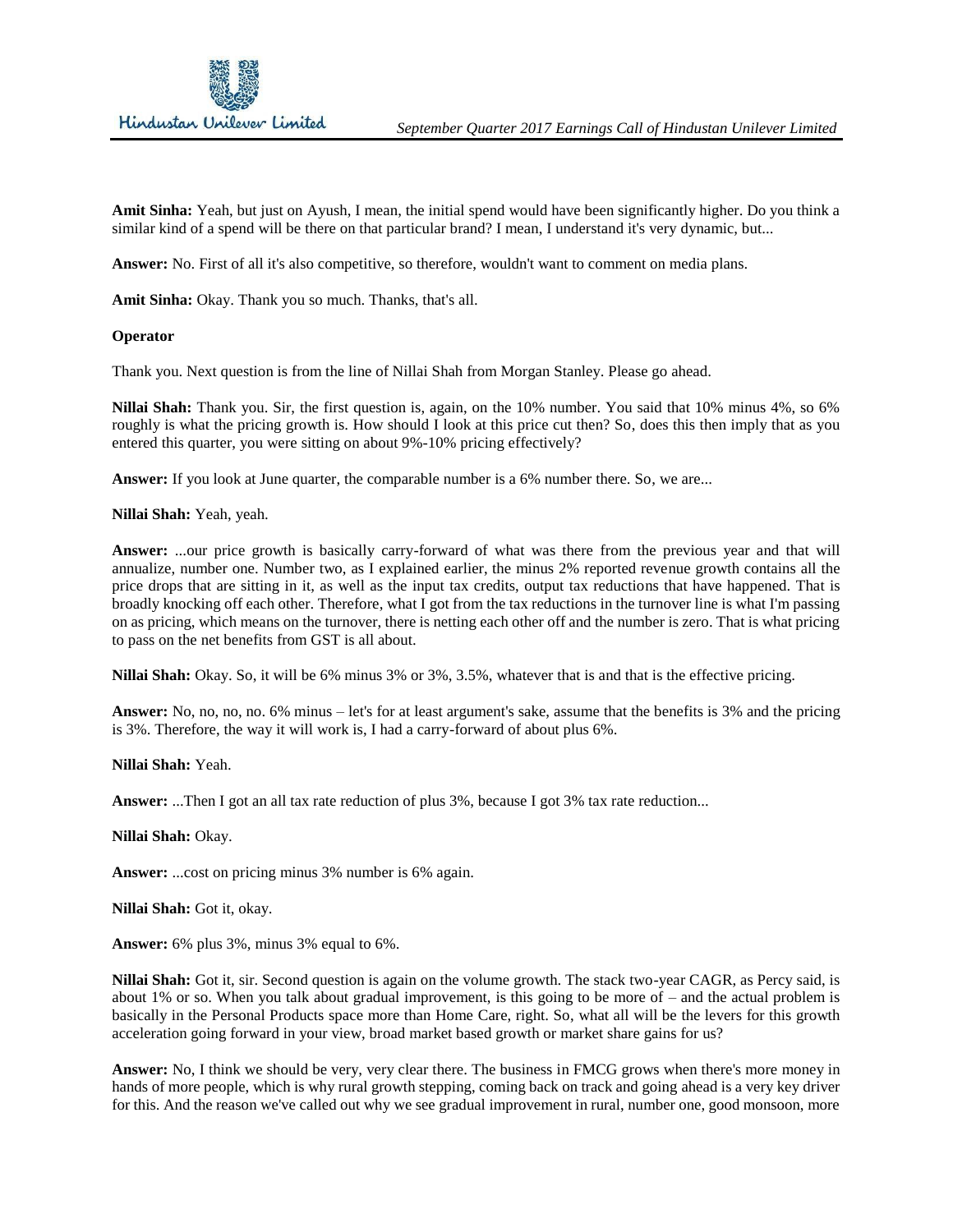

importantly monsoon in areas which are really water-starved last time, which means that's going to be a good pick-up there.

Yesterday evening' news of minimum support price reduction is – on minimum support price increase on wheat is a big one. Investments in rural, which is being called out, there is a lot of intervention happening to get the rural economy up again. That is the one that is going to help us where more money goes in the hands of more people because that helps the FMCG markets come back again and rural is a right place to take the charge and lead that growth because that has got the maximum headroom to grow.

**Nillai Shah:** Got it. And last question against this backdrop of all this uncertainty that we've had over the last, say, two years or so, do you think the elasticity of price cuts has actually reduced on volumes in the industry as a whole? Is that what you're seeing on the ground or not really?

**Answer:** See, India is a highly value-conscious market, and just look at the numbers for this quarter itself. If you look at Home Care, it's grown about 13%, if you see the comparable numbers there. That kind of growths happen only if there is price elasticity of the price cuts that have been taken, while it may have, at a turnover level, the impact may be zero per ton of price cut that you take, the fact that it drives elasticity in terms of volumes coming through is a very important one.

## **Nillai Shah:** Sure.

**Answer:** So, price is a very big variable in this market.

**Nillai Shah:** Sir, sorry I'm just repeating this once more, but I get your – the virtual circle and that's well understood. But given that we've got then 5%-6% pricing out here and we are getting pretty strong margin expansion at this point in time, why can't we trade off one against the other given that our focus to start off with is profitable volume growth?

**Answer:** Absolutely. We are not shying away from that at all. But everything also requires tailwind. We can unfurl our sales, be ready to cash the tailwind. But the tailwind needs to come through, which is rural growth coming through. I think we are going through a lot of turbulence in market, channels are turbulent. GST has been a big interventions on the tax line. So, it is just you need to give it a bit of time for us to be ready. What we can do from our end is to keep our brands healthy, keep our investments. You will see the kind of A&P step-ups that we're doing, pricing interventions that we are making. All of it, we will do and keep ready. But you also need the tailwind of market growth to kick in so that you can then use that to drive it harder. So that's what we are absolutely ready for. And hence the very clear callout in our looking ahead is to remain agile because we don't know where the next growth will come from because various markets will react differently as they come out of monsoon, they get ready for GST, festival season, everything. So, we have demonstrated resilience in catching those growths in various pockets and we will continue to remain nimble and agile, that's what we can do. How it will play out will totally depend on how the market is reacting in those areas.

**Nillai Shah:** I got it. That's very clear. Last question, tax rate for FY 2018?

**Answer:** 30% is what, we will be in and around 30%. Give or take about 30, 40 bps on either side.

**Nillai Shah:** Got it. Thank you very much. And all the very best.

**Answer:** Thanks.

# **Operator**

Thank you. Next question is from the Latika Chopra from JPMorgan. Please go ahead.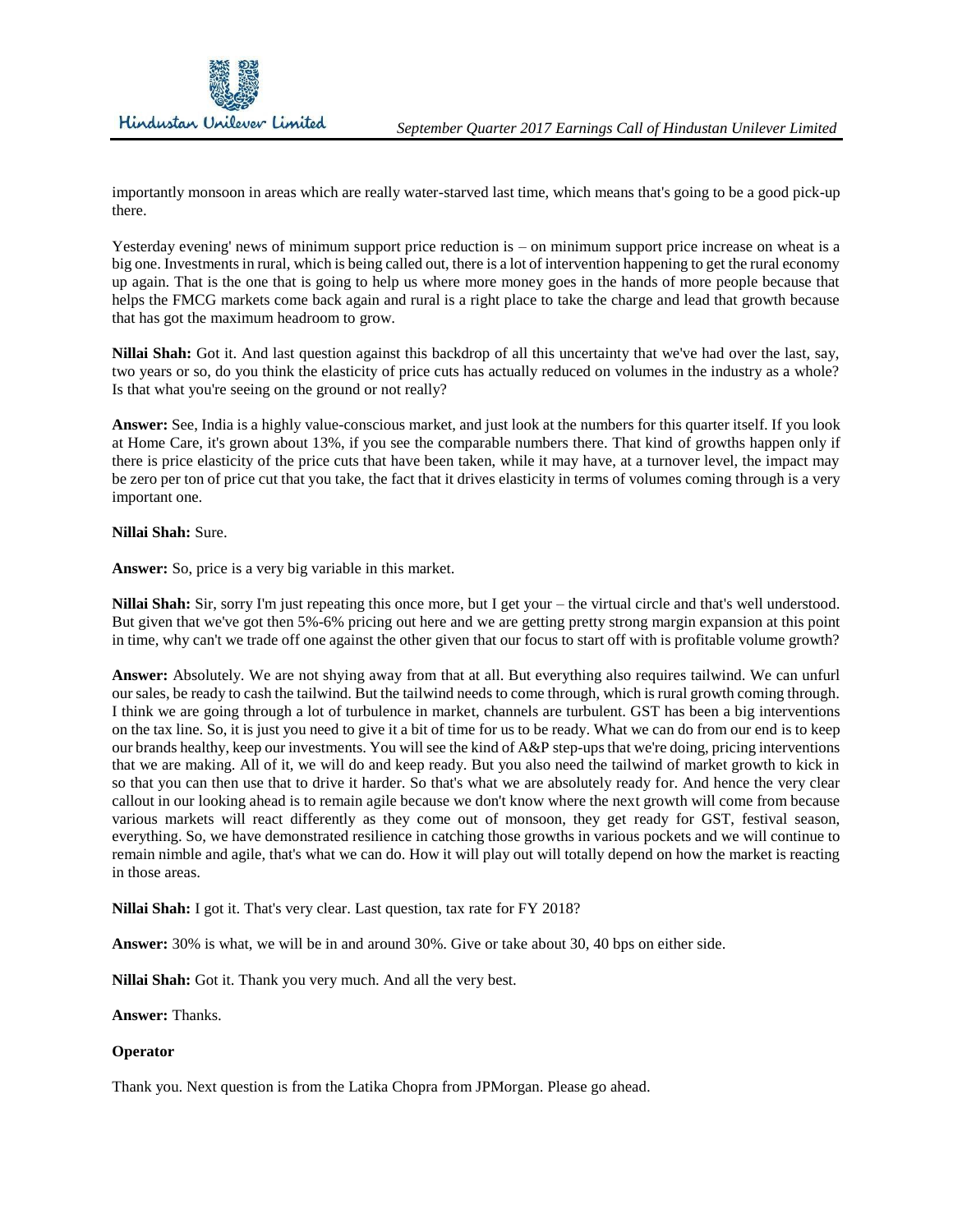**Latika Chopra:** Yeah. Hi. My first question is on market shares. If you could provide some sense on how market share trends are behaving. You used to talk about a certain percentage of your portfolio witnessing stable to improving market shares. Has there been any change in that front?

**Answer:** Our market shares look very robust. If you look at all our big categories, yeah, is laundry, you know the story. Tea, you know the story, yeah. We have taken market leadership now. Hair has been on a wonderful journey for the last several years. So, it's a very strong and we are certainly looking at a scenario where the only challenge we are really facing as far as market shares is concerned is in the Oral Care category.

**Latika Chopra:** All right. And secondly on GST, what proportion of the wholesale channel would have normalized in your view and are you witnessing any kind of consolidation in this channel? And a related question is, any – are you sensing any changes in the stock levels in the retail channel post-GST?

**Answer:** First is, the modern trade has been growing at a much faster pace. Part of that, we could attribute to the wholesale channel, basically lumbering along post the GST. So, there would be some element of re-shift. The other, which we've still not seen to a large extent, but that ought to happen is that the formal wholesale, which is Cash & Carry, should start growing at a much faster pace. Yeah, that is the kind of shift we ought to see happening in the future.

And as far as the trade level stocks are concerned, we will still have to wait to get the statistics, yeah, because right now, because of so much turbulence, first, the demonetization, then the GST, the data that we are getting from external services that we get the data from are not fully stable. So, wait for a couple of more months before we can see what is happening to the stock level.

**Latika Chopra:** Sure. Thank you.

## **Operator**

Thank you. Next question is from the line of Anubhav Sahu from MC Research. Please go ahead.

**Anubhav Sahu:** Hello. Hello?

**Answer:** Yeah.

**Answer:** Yeah, please carry on.

**Anubhav Sahu:** Yes, sir. First of all, congratulations for a good set of number and a good set of comparable growth you have reported. Sir, my question is with respect to raw material cost – first of all – firstly, is it possible to get a comparable Y-o-Y growth in raw material costs you feel, maybe because you said that the reported raw material costs would be a little lower because of subsuming of taxes in the GST. As well as, I wanted your thoughts on how – your thoughts on how the raw material costs are going to be in the near future. I mean, if you'd provide some color on that, what part of that could be crude derivative related and so on?

**Answer:** See hear your question, I think the question why would we not want to tie ourselves up into a number on each of this and comparable number line level, is that you must also appreciate that there are allocations running up and down. So, we've done our best estimate of trying to put a number on some of these areas. So, to try and get an individual line level item with just, after a point, it gets a bit, we need to be careful there.

#### **Anubhav Sahu:** Right.

**Answer:** One way we could do that to help all of you is we'll probably take it offline and maybe Aasif, you can run a session with all of them, just to help them to understand because most of it, you can use the excise duty and then use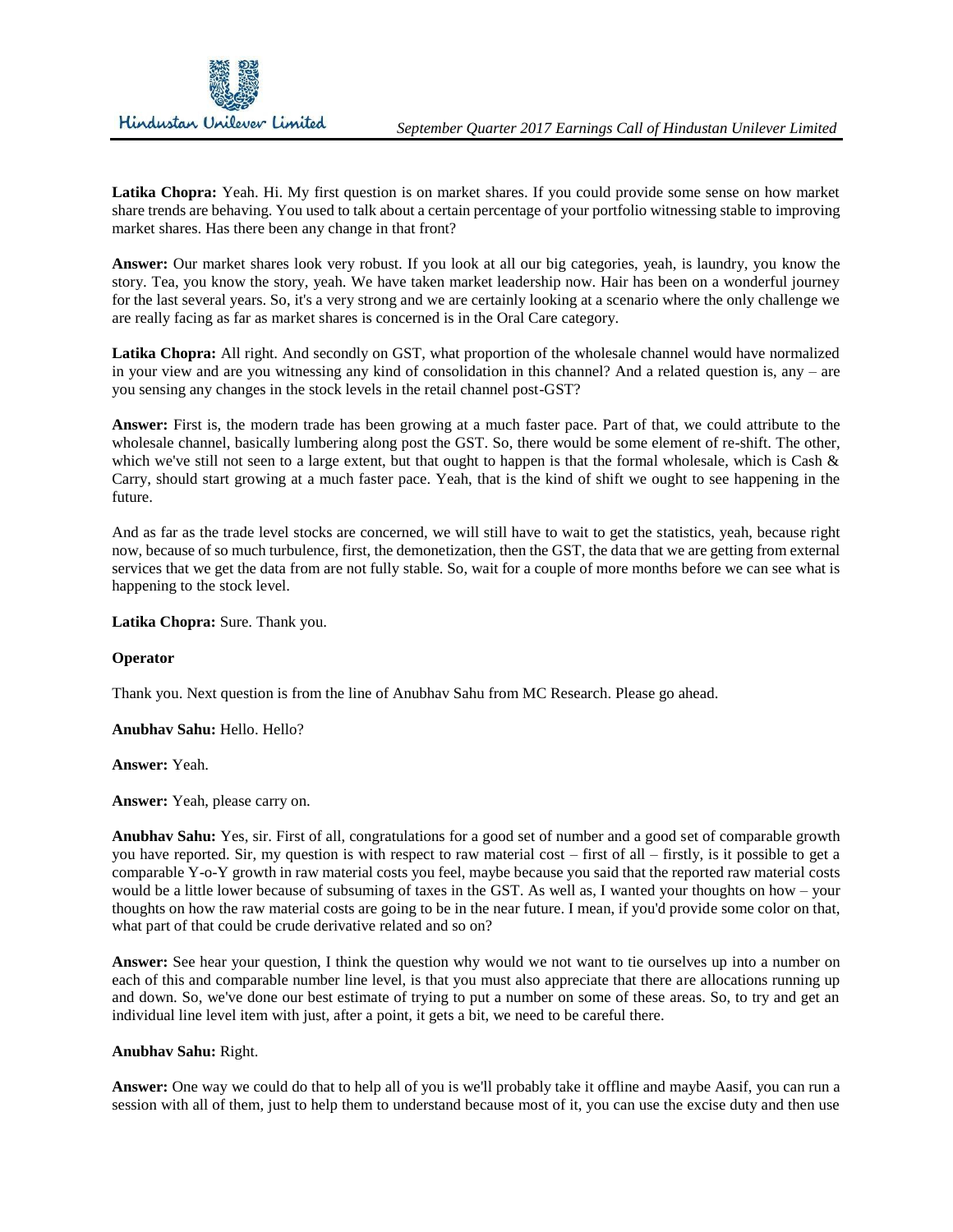an extrapolation from there at an overall level for you to get to each of this line item because basically one turnover number is sitting and then the numbers can move around on that, which could then, you can then back work, whatever number that you want to. Obviously, it won't be absolutely accurate, but objective here is not accurate, but direction also, we can – we can run an example for you of – on a spreadsheet or something and then take you, run you through it. And if that's helpful to all of you, then give us maybe two, three days for us to get our act together, then we are happy to then run a session with you on that one, which Aasif can run it, yeah. With respect to....

Yeah, and with respect to the future, this one, we specifically called out that we expect input costs to inflate further and you know it better than I do in terms of see how crude is currently moving or see how vegetable oils are currently moving. There was one view at a point in time where we expect it to be a bit stable and you add rupee to the mix as well, there's lots happening or could happen on the rupee, so we're just saying our call could be that we need to be mentally prepared for a bit of inflation coming through is what our current call is. But obviously, all this will be reevaluated, reappraised every week as we go forward. And as I said earlier, our objective is to remain seriously nimble and agile and then let the volatility play out.

**Anubhav Sahu:** Right, sir. So wanted to understand what mix of raw material is the crude oil derivatives-related, I mean if you can provide some approx.. number so that it's easier to tab on?

**Answer:** See, crude hits multiple lines of – multiple types of raw materials. One of course is a LAB which is a direct one. But through fuel, it hits distribution costs, it improved the input distribution and output distribution. Through fuel oil it hits into energy cost and utility cost. Through packaging material, because see, carbon chain runs through packaging material as well. So it's got a pretty widespread impact more to direct and indirect across the chain. But the key thing is the lag effects of how long it takes contract that we get into, etc. So, I think it's much more complicated than just giving a number to you, but it is a pretty significant portion for us is probably where I'll leave it.

**Anubhav Sahu:** Okay, sir. Okay. Sir, my second question is regarding the market share of couple of the categories, if you have the numbers ready. One is with respect to the category – the subcategory which Indulekha is operating. And secondly on the Oral Care, if you can provide where do you lie as far as the market share is concerned?

**Answer:** If you recollect, we don't share individual market share by categories. We do have them but we don't share it is what we've been consistent about. And as Sanjiv earlier alluded to that our performance in Oral category has not been up to the mark and – but yes, we are committed to it and we're doing everything that we can to get it back to the place where you wanted it to be. So, we are at it.

**Anubhav Sahu:** Okay. Okay. No – no issues, sir. Sir, just wanted, what is the initial reaction to the Ayush Lever, oral care product on the market, what kind of feedback you're getting?

**Answer:** The products are absolutely excellent products. The response has been very good as well.

**Anubhav Sahu:** Okay. Okay. Okay, sir. That's all from my side. All the best. Thank you.

## **Operator**

Thank you. Next question is from the line of Pulkit Singhal from Motilal Oswal Asset Management. Please, go ahead.

**Pulkit Singhal:** Yeah. Thank you for taking my question and congrats on a good set of numbers. So, my first question is primarily on Home Care and EBIT margins out there. Now if I look at the last two-and-a-half years odd, so you had 9.7% EBIT margin in 2016. This went to 11.1% and now we are tracking 14%, which is fairly commendable. So, I'm just trying to understand the reason for it. I do understand that there is premiumization happening, which helps and operating leverage as well, but can you throw light on competition intensity out here?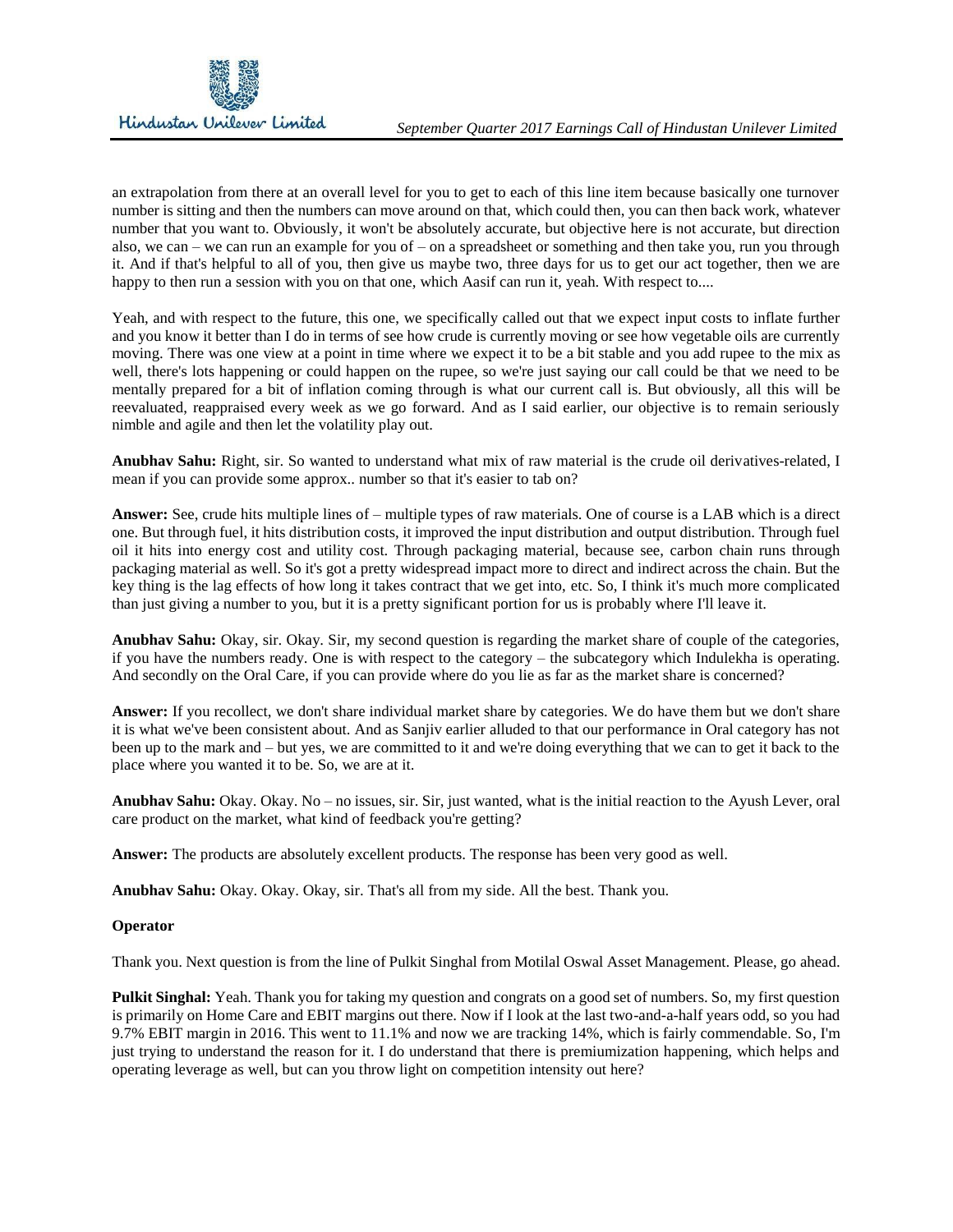

**Answer:** I think the competitive intensity in all our categories, not just laundry, it's an intensely competitive market. And the only thing I can definitely confirm it's not irrational, but it is definitely intense.

**Pulkit Singhal:** So, where I'm coming from is some of the data points that we've come across in our research over the last two years is that P&G is more focused on margins going ahead. And to that extent, it seems that intensity in the categories they're present in, seems to have come down. Is that something you're noticing in the marketplace?

**Answer:** Wouldn't want to comment on competition in this call, other than saying that competition continues to be intense. And it is not just one player. We compete against a raft of players across the extreme price pyramid portfolio that we operate with. So, for us, it is business as usual with respect to competition.

**Pulkit Singhal:** Sure, sir. And on a very similar line, but for a much longer timeframe, if I look at, so you used to provide soaps and detergents as your earlier category. So, if I look at 2002, 2003, etc. it used to be a 25%, 26% kind of EBIT margin business, Soaps and Detergents, which subsequently obviously came down, but which has been gradually improving in the last four to five years and we are probably around 14%-15% range. What is your view in going back to that kind of level? Is that even a possibility or how do you look at it?

**Answer:** No, I think, I think we'll definitely use history to learn our lessons and ensure that we don't repeat the bitter lessons that we have learnt there. And we do not operate on, it's a very different market that we're dealing with. It's just not fair to go and compare this with the 2002 or 2003 market or whatever else is the situation there at that time. All I can say is that we will have to ensure that we will be remaining competitive in this market and ensure that we continue to serve the consumers of today whose aspiration levels are very, very different than people were at that point in time. And more importantly, it is a portfolio that is extremely rich and a portfolio that is very, very strong. And we just need to ensure that we continue to retain that competitiveness and the – and the quality of this portfolio.

## **Pulkit Singhal:** Got it.

**Answer:** I think that is our brief and we do not work on any absolute margin targets for a particular category, because we are committed to consistent improvements, but modest improvements in operating margins every year. That's our base strategy; that doesn't change at all.

**Pulkit Singhal:** Got. My last question is on premiumization. So, one of the ways to premiumize is clearly providing a premium brand at an affordable price point, like maybe say a Surf Excel at a INR 10 one. How far are we in our entire portfolio in terms of doing the same? I mean, is there much more headroom or if you give, can you throw some light on that?

**Answer:** Our premium portfolio is just one-fourth of our total business.

## **Pulkit Singhal:** Right.

**Answer:** Yeah, and as the country evolves, people would certainly be wanting higher order benefits and that is where we remain so confident that the secular trend of premiumization will keep continuing for a long time.

**Pulkit Singhal:** Sir, one is that premiumization could be demand-led, but one could be supply-led as well. What I mean is if you provide the same premium brand at a INR 10 or INR 5 price point, it becomes more of a supply-led kind of premiumization?

**Answer:** Yeah. There is something called which we always talk about is market development. We don't think premiumization happens on its own. As a marketing company, we have to facilitate and help the journey towards premiumization.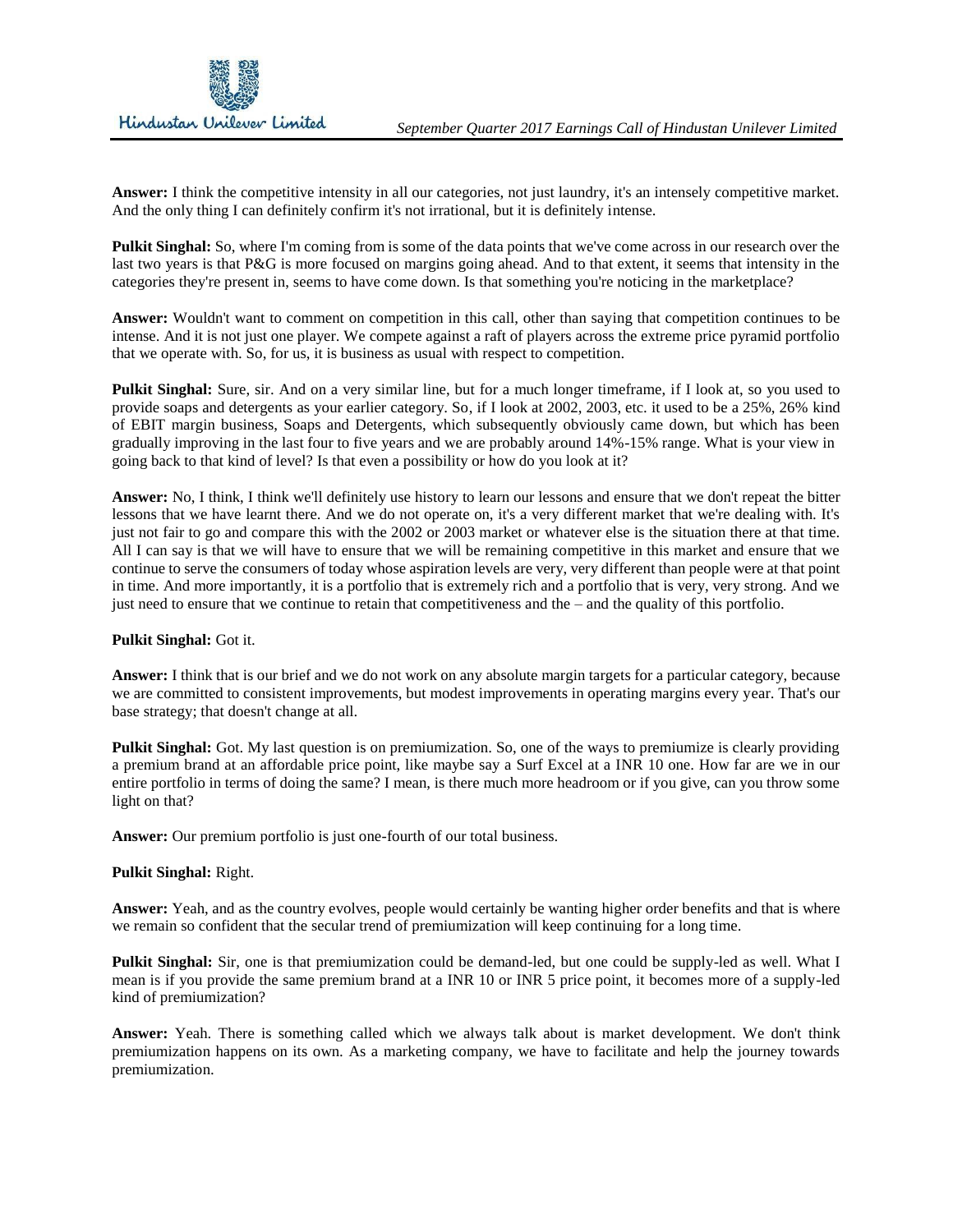

**Pulkit Singhal:** Right. So, would you say that I mean, a large chunk of your portfolio is already there in those affordable price points? I mean any sense on that.

**Answer:** See, like what we try to do very clearly is we straddle the pyramid both from a benefit perspective and the price point perspective. Now that does not mean that in a country like India, only premium brands will be sold. I think there is something called a need state and then you move from a desire to a want state. And so clearly this would be a journey and we keep bringing in the right brands at the right time to fill in any gaps that we might see. If you look at a hair portfolio and you look at the journey, in the last say 10 years, we first brought in Dove. Then we brought in TRESemmé. Now we have brought in – last year, we brought in Indulekha. So clearly, this is a journey that we embark on.

And just to, one thing if you recollect our Analyst Day discussions on how we do market development and at what stage do you bring in an access pack to explore the market, I think those are very, very – there is a clear method in this to ensure that we move in at the right time, because we also need to build distribution at the right time. We need to build the brand to begin with so that there is a bit of aspiration built into it. So, there is a very clear roadmap that we do and that is what we methodically follow and which is why we keep harping on market development again and again and again because that is our – core of growth strategy. So, somebody else asked the question, which I think we didn't answer earlier is where is the growth going to come from? Is it a market development option or is it a market share story and the answer is categorical, the bulk of our growth will come from market development.

**Pulkit Singhal:** Got it sir. Thank you.

**Answer:** Yeah. Thanks.

## **Operator**

Thank you. Next question is from the line of Richard Liu from JM Financial. Please go ahead.

**Richard Liu:** Hi, thanks for taking my question. Can you help me understand this apparent disconnect between the growth in total segment EBIT of 11%? I'm referring to the figure of INR 1,556 crores in the segment result, which was I think INR 1,398 crores last year. This growth figure is quite different from the 20% growth in recorded EBIT, which is there in the P&L. Can you just help me understand the difference, please?

**Answer:** Richard, can we do one thing? Can I just get Aasif to call you offline and explain the...?

**Richard Liu:** Sure. That will be useful.

**Answer:** Yeah. Because we just – we just need to – not prepared for this right away, we just need to do a little bit of work on what you're saying, we need to understand your question better. Let's call you back.

**Richard Liu:** Sure. Done.

**Answer:** We'll call you today itself.

**Richard Liu:** Okay. Okay, Balaji. Thank you.

**Answer:** Thanks, Richard.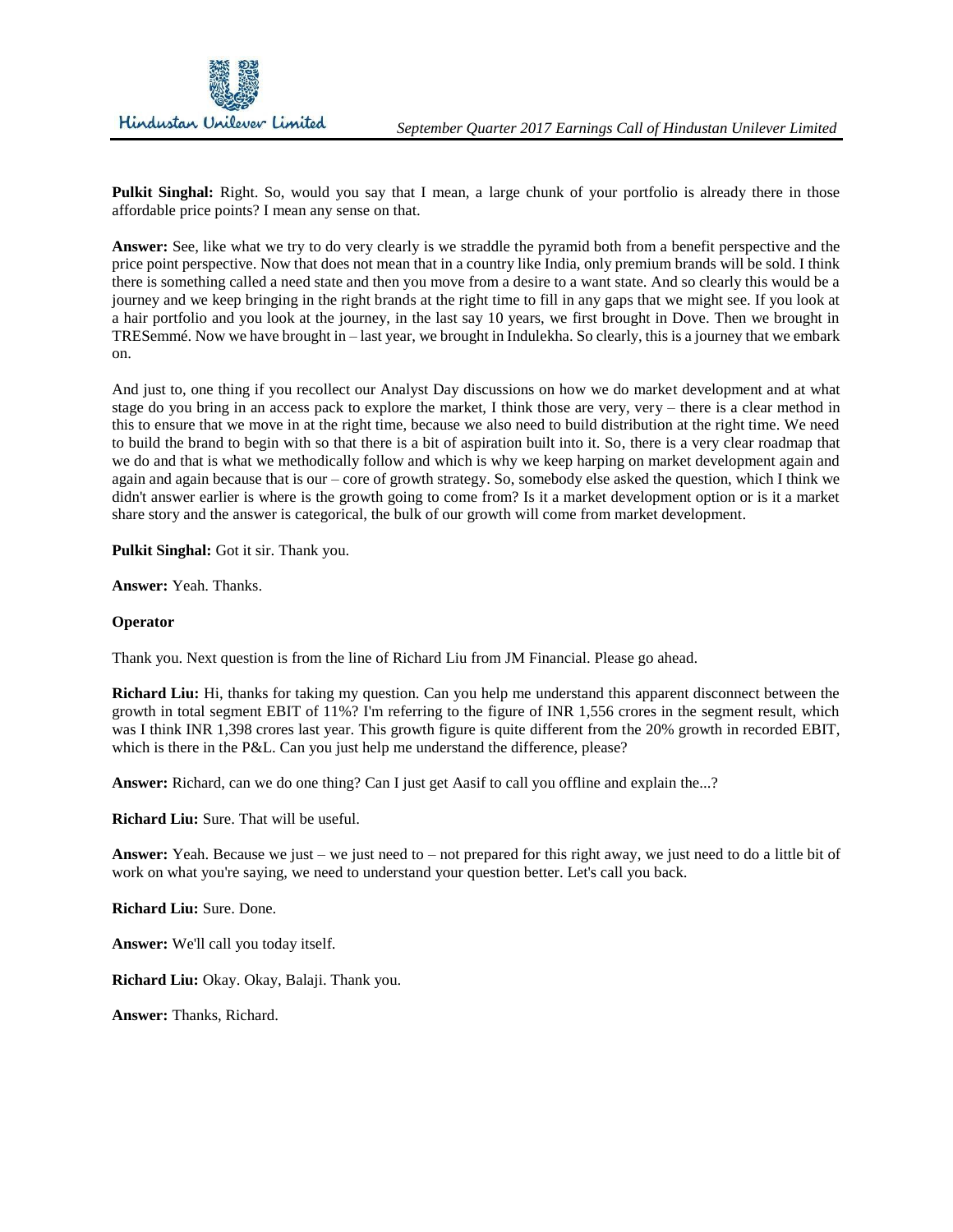

#### **Operator**

Thank you. Next question is from the line of Bhavesh from CLSA. Please go ahead.

**Vivek Maheshwari:** Hi, good evening. This is Vivek. My couple of questions, first on the Personal Care, I have this line item for last six quarters. When I look at, take the average basically in the last six quarters, your average growth has been around 2% as against Home Care, where the growth has been around 23%. If you take a two to three-year view, what kind of growth will you expect from Personal Care and Home Care? I mean, is there an upside to the margin in this segment or you think that this will only be driven by top line? All this while, Home Care has seen strong growth also because margin potential was – or expansion potential was there. How do you think about Personal Care with a, let's say, two-three year view?

**Answer:** Okay. I must admit, Vivek, I'm not able to relate your number of 23%, let me not react to the numbers part, but I think your larger question you are asking is, how do you see the future of Personal Care growth in this market? Can I answer that question?

**Vivek Maheshwari:** Right. More from an EBIT perspective, which means that revenue versus margins as we, look, not the next two quarters, but over a three-, four-year period, let's say.

**Answer:** Okay. Let me take it slightly different, and you let me know whether that is answering your question because I think we have a better way of doing it. As far as Personal Care growths are concerned, I think you would notice that in the previous two, three years, we were coming off a deflationary cycle in Soaps and that is now clear – that was the one that was pulling the growth down as far as that category is concerned. Thereafter and we keep, if you recollect the conversations of those days, there are very clearly two parts of the portfolio, the Personal Products side continued to rock it on in terms of overall growth, Personal Wash is a portfolio where while volume growth was coming through, we had trouble as far as pricing growth coming through because of deflation and that pulled the overall numbers down.

The second piece as far as the margin improvement is concerned, the margin improvements is happening in both Personal Care as well as Laundry. It is just that Laundry from its brief is also to step up profitability substantially more. And in the case of Personal Care, the brief was simple, continued to expand out into all the need states, wherever else we need to expand out to ensure the portfolio continues to be rich and the innovations continue to fire away, which is why you will see a slew of launches happening in Personal Care, Personal Products in particular that is happening.

One of the things if you recollect, I have specifically called out this quarter is the fact that Personal Wash is coming into the growth cycle and contributing to the overall growth part of the business and therefore we expect to see this trend starting to pick up from now onwards. And that is how I see this game. And in the Home Care, I don't even want to compare, that's on its own role and let it continue deliver whatever it is supposed to deliver in that market.

**Vivek Maheshwari:** Sure. But on the margin side, do you think there is an upside in that portfolio or it will be difficult given the margins are already at 24%, 25%?

**Answer:** I think the internal brief -I'll split the problem into two. As far as the internal briefs are concerned, they have a gross margin improvement mandate as much as laundry is concerned because the stronger the brands, better the gross margin, therefore you need to be strengthening brands better, therefore better gross margins.

That for them, they are no different from anyone else. The savings program work everywhere. However, we reserve the right to deploy the source of money that they are generating into it, so they may not have as much as a PBO target as we will or what we call as – if we take out gross margin and remove out advertising expenditure, there brief is very simple, keep the gross margin up, invest whatever you need to do, your brief is not PBO, your brief is gross margin, while for the Laundry business or the Home Care business, the brief is PBO.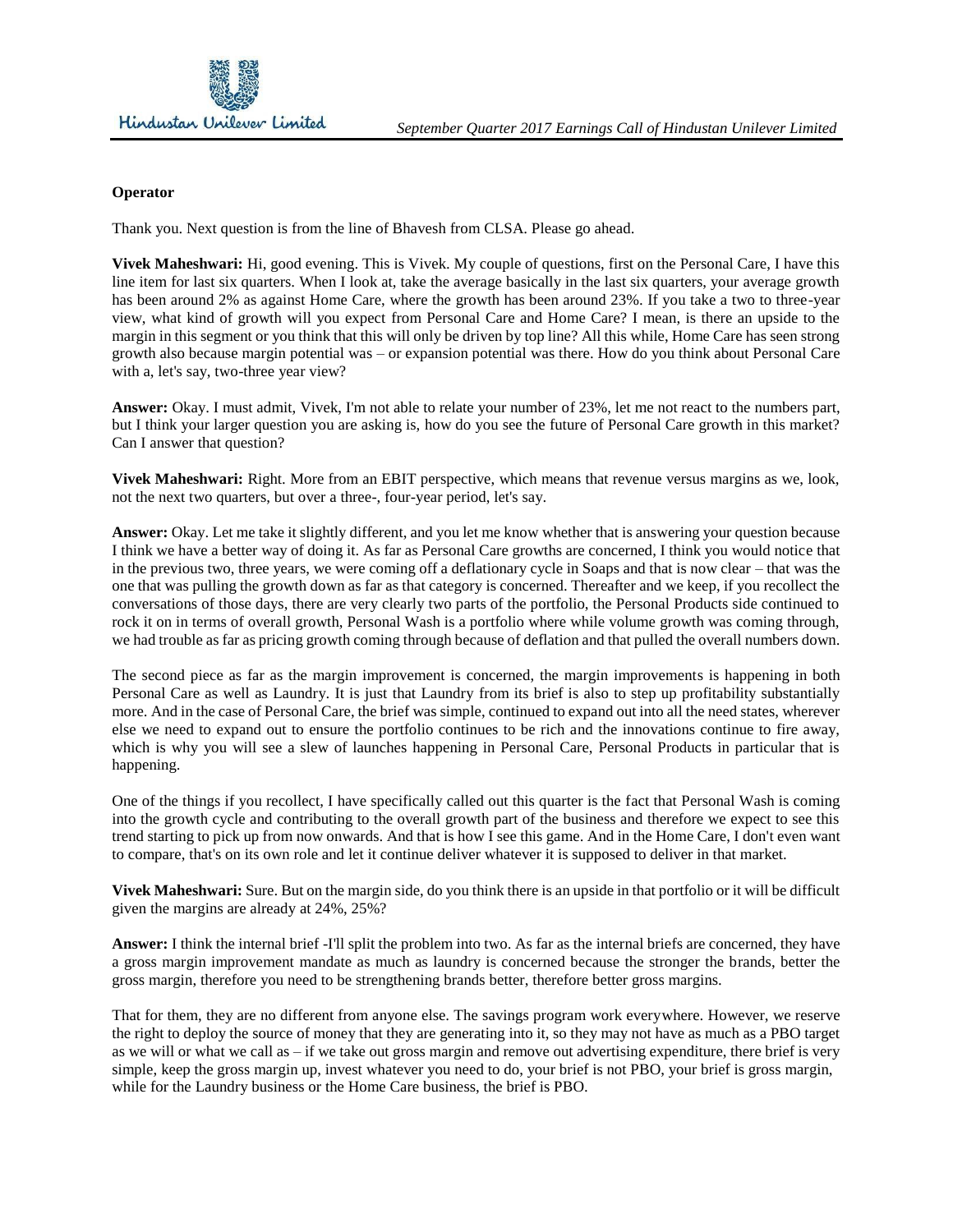

**Vivek Maheshwari:** Okay. Okay. Very clear. Second, on GST, a couple of more things. One, when I look at 20% growth in advertising, you have explained about input credits impacting the top line, but is 20% a like-for-like number or the adjusted number will be different from what the reported numbers are?

**Answer:** It won't be to the extent of input tax credits that are there. Your A&P will a different feel.

**Vivek Maheshwari:** So, can we know the adjusted number what it is like-for-like?

**Answer:** This is I think the point I made earlier as well. What we will try and do is run a small session where we probably take a theoretical example and just you help you explain based on the numbers that you have in front of you, what could be a reasonable estimate. If I can do accurate estimate, I would have given a number myself because these are numbers that I – that need to be absolutely validated from all sides, but nothing stops you from extrapolating from the information that you already have. We'll try and do this ASAP and after this conversation, let me agree with Aasif – when is the earliest we can do that session. Yeah.

**Vivek Maheshwari:** Sure. And on the fiscal benefit side, 58% of GST, is it that done deal or is there a possibility of getting 100% of it, which was the case in the earlier regime?

**Answer:** Right now, what the law of the land states where there is, what I would call as, a clear statement from the government is that 58% of the CGST payable on value addition. There is a very clear notification that's come out and it has got some significant amount of paperwork and processes to be followed to get that validation, checking, vetting, everything is going to happen on the 58%. There is absolutely no conversation on the 42%. We are speaking to the states and the authorities on this. And I think, at this point in time, my sense on that is this is not their priority as far as their thinking is concerned, but we will have to wait and see how it plays out.

**Vivek Maheshwari:** And this 58% number, Balaji, is adjusted from revenue line itself, right, although it's a refund?

**Answer:** No. It's a refund.

**Vivek Maheshwari:** So, whether the revenues that you show are adjusted for that, which means, if suppose, is it like 100% minus 2% and therefore 98% being reported as revenues or is it 100%, which is...

**Answer:** We are in accrual accounting. So, therefore whatever is supposed to come to us, we have accrued for it. It is just that it is a cash flow issue because cash is not coming because they have not cleared the modalities on which you have to file the fiscal refunds. So, it's a cash flow issue and not a P&L issue.

**Vivek Maheshwari:** Got it. And just two small bits, if I may. One is on Assam factory, is it like fully ramped up, whatever is supposed to come on fiscal side, it's already there getting reflected in ETR and on the GST bit?

**Answer:** No, what I'd – if you recollect what I had said is, we have planned a ramp-up in that. We are delighted with the ramp-up that's happening there, in fact we're well ahead of their plans, the way they're currently ramping up and that is something which will continue as the year progresses as well.

So, what we do on ETR in particular is, every year, we give you what is likely to be the ETR for the year and we try and stick to that. That's what we do because you will not have the, rightly so, you will not have the wherewithal to understand ramp up, etc. on that and which is what we are now calling out for the year, at about 30% plus/minus. And next year, we'll come back to you again in April.

**Vivek Maheshwari:** Okay. Got it. And last bit on other income, there is a 20% drop in other income? Anything specific over there?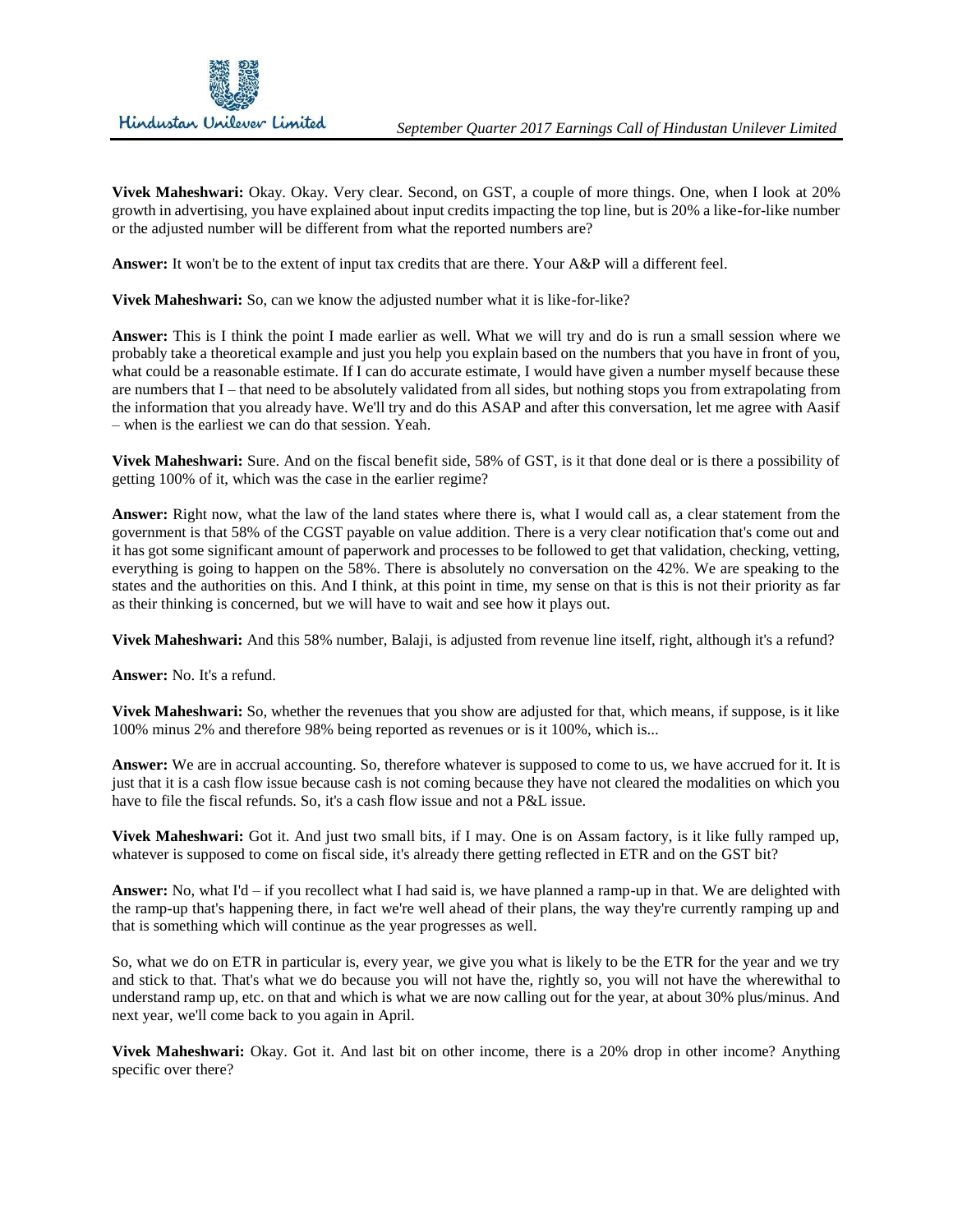

**Answer:** This is just a phasing issue as well as some of the incurred costs versus what we are charging out, it's a contra from that side.

**Vivek Maheshwari:** Okay. Got it. Thank you very much and wish you all the best, Balaji.

**Answer:** Yeah. Thanks, Vivek.

#### **Operator**

Thank you. Next question is from the line of Biswarup Mohapatra from Future Generali. Please go ahead.

**Chinmay G:** Yeah. This is Chinmay sir. Thank you for taking my question and congratulation on a good set of numbers. Sir, with respect to Ayush, on a broader sense, like over three to five-year horizon, I mean, what kind of value number are we aspirationally looking for the portfolio?

**Answer:** First of all, we don't give a guidance, definitely not guidance at an individual brand level. All I will say is that it's a key part of our portfolio, Naturals we're calling out as a secular trend, and therefore we will stay fully invested in this, be it on A&P, be it on innovations, be it on resourcing.

**Chinmay G:** Okay. Thank you. That's it from my side.

**Answer:** Yeah. Thank you.

#### **Operator**

Thank you. Next question is from the line of Aditya Soman from Goldman Sachs. Please go ahead.

**Aditya Soman:** Hi good evening. So, my first question, you mentioned on the rural growth and your expectation that there is a gradual pickup. The question here is over the past – so are you saying that today rural and urban are broadly similar, let's say, sort of in volumes at around 4% and that rural grows faster leading to an acceleration in sales growth or is it that rural is growing a lot slower than the urban today and one should see an acceleration?

**Answer:** Today rural is broadly in line with urban, and what we are calling out as it is look at a gradual improvement, it will have to start stepping up further because that is where the maximum headroom to grow is given their penetration and consumption level, so it's a natural to expect that that is the one that has to take the lead in terms of driving the growth agenda.

**Aditya Soman:** Got it. And conversely then, is it to say that urban is running at full steam here at say 4% or 5% maybe plus or minus, a little bit here or there?

**Answer:** Full steam or not, I think time will have to tell, but we're just looking at it on a relative position of where it stands. But I think that's a broad – broader economic question that needs to be asked in terms of what is the GDP growth of the country likely to come from, which I think is a – there are people far more erudite than me who can comment on that.

**Aditya Soman:** Understand. Fair enough. And secondly, you mentioned that modern trade is growing much faster for you. Is there any specific number for total modern trade you'd like to call out or one that you'd expect once things stabilize with wholesale and CSD?

**Answer:** Modern trade today for us is roughly about 12-odd percent of our turnover and given the differential growth rate, it's fair to assume that that'll start increasing.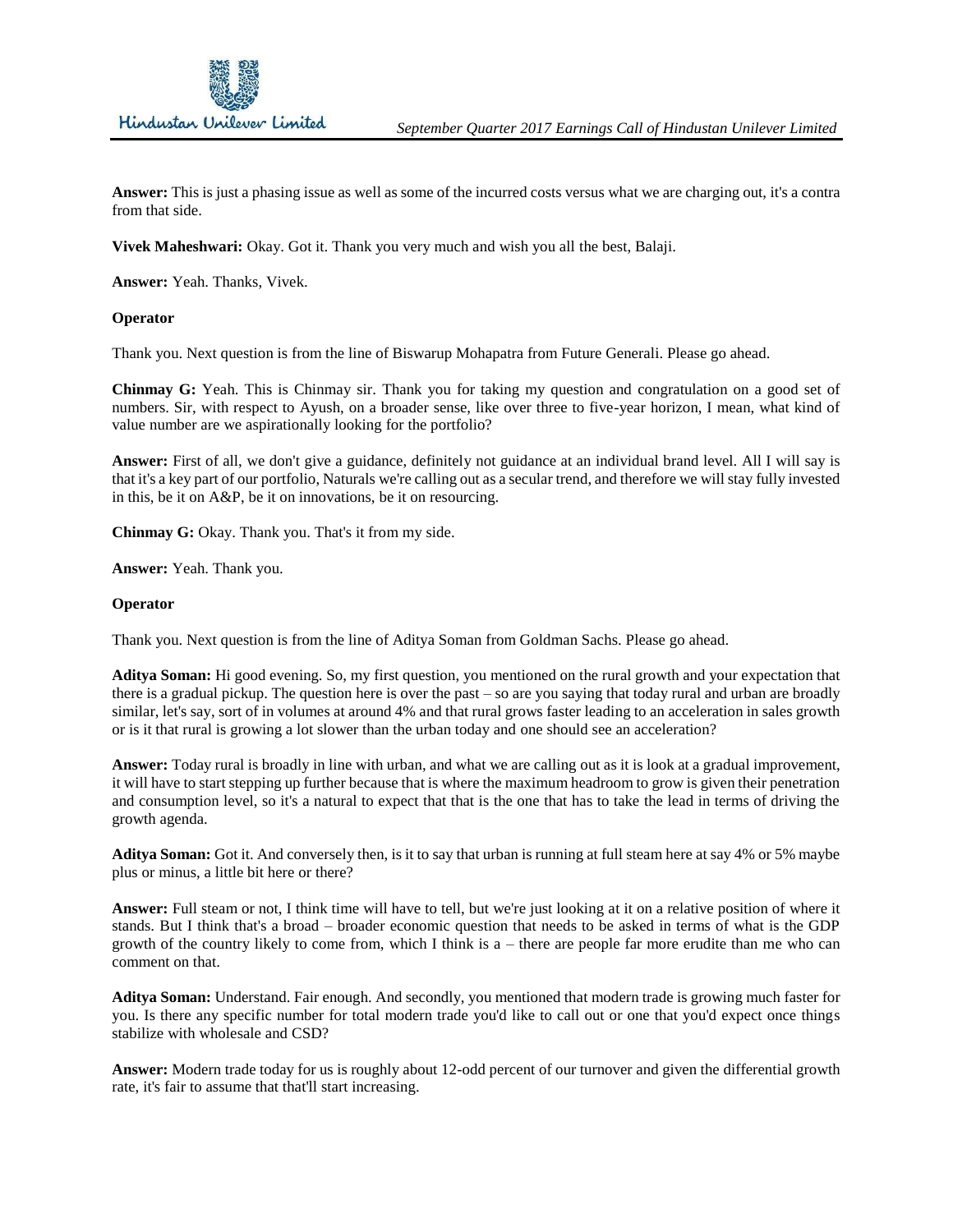

**Aditya Soman:** All right. And do you expect this to be – lead to any significant changes with regard to your business or the way you conduct business, say, with regard to sort of working capital requirements or with regard to the returns that you see?

**Answer:** I think the overall piece on modern trade is something which I have shared earlier as well is our market share, growth and profitability of ecommerce greater than modern trade greater than general trade. That's our typical – it's a – it's a great shape to be in as the tailwinds of growth kick in. And as far as the working capital piece is concerned, that's not a material impact in the broader scheme of things.

**Aditya Soman:** Understand. Very clear. Thanks a lot.

**Answer:** Yeah. Thank you.

#### **Operator**

Thank you. Next question is from the line of Prasad Deshmukh from Bank of America. Please go ahead.

**Prasad Deshmukh:** Yes, sir. Good evening and couple of questions. Firstly, on Indulekha, what is the business implication of having this clinical validation? I mean other than advertising it like that, what is the business implication. How does the on-the-ground situation changes?

**Answer:** No, I think it just gives you multiple dimensionalities on which to build a brand and multiple positions on which we can take because that is what a brand is all about. Prasad.

**Prasad Deshmukh:** So, does it open, I mean will you aggressively target chemist channel in that case or it's nothing like that?

**Answer:** That for me is strategy, leave it, watch the space will be my only request on that one, but the very fact that there is a clinical win happening on an Ayurvedic product itself is quite a significant development and we internally are super-excited by that.

**Prasad Deshmukh:** Okay. And second question, what is the status of that special dividend?

**Answer:** Sorry, special – status of special dividend?

**Prasad Deshmukh:** Special dividend, yeah.

**Answer:** No. There is no special dividend in that. It is  $a - I$  think you're referring to the general reserves, nondistributable reserves being taken to P&L.

Prasad Deshmukh: Correct, correct.

**Answer:** Yeah. That is still waiting...

**Prasad Deshmukh:** At NCLT.

**Answer:** ...a decision at the NCLT and I think we are in queue there.

**Prasad Deshmukh:** Okay. So, there is no reason why it is taking so long, I mean generally it takes so long, okay.

**Answer:** No, no. I think my sense is they're flooded with post all the insolvency issues, they're quite flooded with, on the need for time.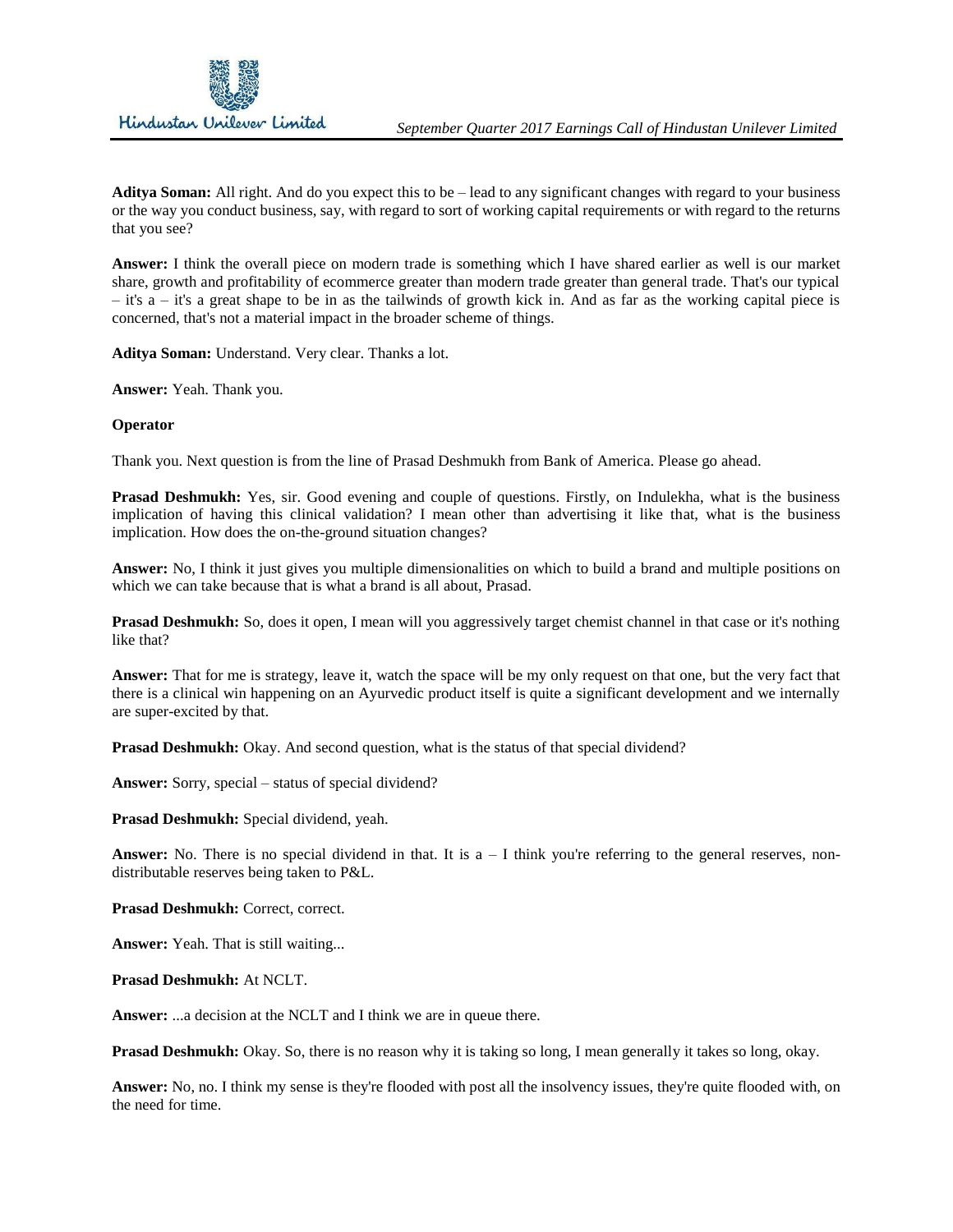

Prasad Deshmukh: Got it, got it.

**Answer:** Yeah.

Prasad Deshmukh: Thanks, thanks.

### **Operator**

Thank you. Next question is from the line of Naveen Kulkarni from Phillip Capital India. Please go ahead.

**Naveen Kulkarni:** Yeah. Thanks for taking my question. Could you indicate what is the contribution of the Naturals category in the overall portfolio, a ballpark number would be good? Second is if the management can indicate some bit on what are the new products are contributing to the overall growth. So, these are my two questions.

**Answer:** I think Naturals today for us – as we put it is a three-pronged strategy and I wouldn't want to commit a number or refer a number at this point in time. It's early days for us. Let this strategy play itself out, then we will be in a better position to talk about it at that point in time. The fact is that we are getting in and with all seriousness with the full portfolio, with a full bang plan is all that I would love to call out at this time. Let it stabilize, then I think we will be in a better position to talk about it.

**Naveen Kulkarni:** Okay, okay. And what about the new product launches that have happened in the last one year, what would be the contribution of that to the overall growth in this year or probably the first half or this quarter?

**Answer:** I think the bulk of the growth this year has come from the core and the core is something which will – is something that we also refer to the innovations that are happening on the core. Because if a Lux is re-launched, that's a big one. Because the fact that Lux is coming back to the growth, its ability to deliver growth is much more than a new product which will come and deliver. And all the future areas that we are currently working on for typically about 25% to 30% of our total portfolio, which is what we work with at this point in time.

Naveen Kulkarni: Okay. Okay, thanks a lot.

## **Operator**

Thank you. Next question is from the line of Mehul Desai from IDFC Securities. Please go ahead.

**Harit Kapoor:** Yeah, good evening. This is Harit from IDFC. Just two or three questions. Firstly, on the ad spend, so ex the spend on Lever Ayush, would it be fair to assume that we would have spent ahead of market across categories?

**Answer:** As I said earlier, I think this is a key point, if you look at our Zero Based Budgeting approach, it is not an ahead-of-market conversation that we would love to do. We have reset the way we work. There are campaign objectives and we spend whatever is needed to maintain those campaign objectives, while at the same time having a guardrail around ensuring we don't lose competitiveness if something goes wrong in the way we have planned it. But it is more about what the campaign requires rather than trying to do it as competitive spending.

Harit Kapoor: Okay, okay. And on the Personal Care margins, so on a Y-o-Y basis, there's been a slight drop, so just wanted to get your sense on whether this is higher ad spend in the category been the reason as well as probably Soaps now coming back to growth, so that mix playing out as well?

**Answer:** This is fundamentally higher ad spend.

**Harit Kapoor:** All right. And last thing was on Lever Ayush, so as we speak, would the rollout have happened across channels, across categories?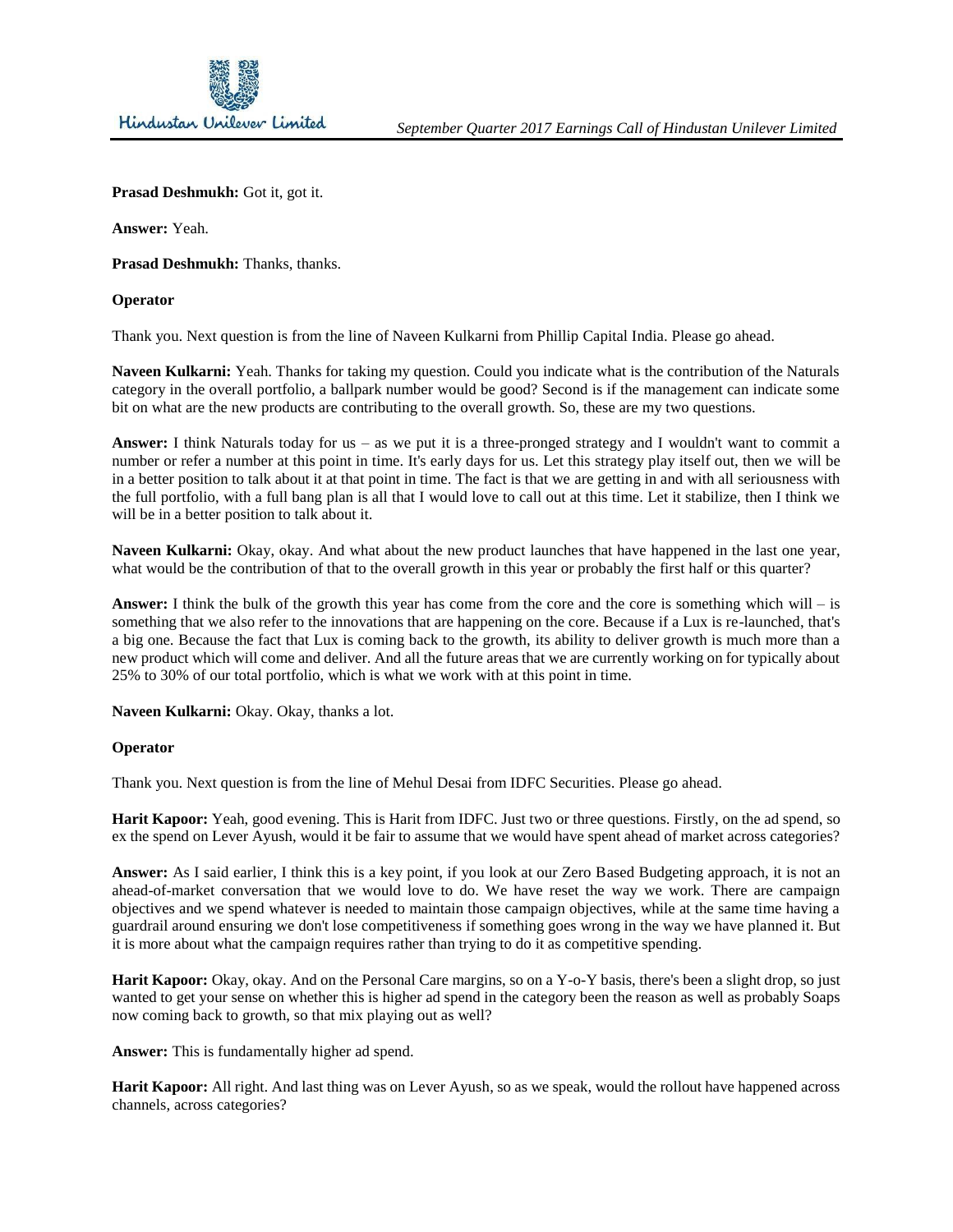

**Answer:** Urban is where it is focused. And in urban, it is across channels.

**Harit Kapoor:** Okay, okay. That's it from me. Thanks.

**Answer:** Yeah.

#### **Operator**

Thank you. Next question is from the line of Amit from Emkay. Please go ahead.

**Amit Golchha:** Yeah. Thank you for the opportunity, sir. Sir, just wanted to get some perspective on our WiMI strategy post this GST and how are we, I mean I know it's in initial days, but generally the regional players, are we going to change or get more aggressive on the WiMI strategy post-GST?

**Answer:** CD strategy you talked about?

**Amit Golchha:** WiMI WiMI.

**Answer:** WiMI strategy? Sorry, Okay, I heard you wrong. WiMI strategy is a core of our strategy because our ability to therefore intervene at a geography level, in line with the opportunities that are there, the consumers in an individual geography just gives us enormous capability and flexibility to execute strategy at an individual WiMI cluster level.

And if it means competitiveness in a particular market, of course that will also be factored in our mix as we look at how to do it. Which is why I called out specifically, maybe the line doesn't do justice to the flexibility that we have. The fact that we've called out agility in the face of volatility, WiMI is also an integral part of how you can execute in an agile manner, as much as we do a supply chain planning, production, distribution, portfolio, as well as what do we do in the front-end in terms of channels, WiMI, geography all that pieces there.

**Amit Golchha:** Yeah. No, what I wanted to understand is actually post-GST because it's been, I mean it's expected that or probably the unorganized or large players would tend to gain and over unorganized players or regional players. So, I mean, are we going to change or have you seen seeing some kind of, if you can share some anecdotal evidence or something?

**Answer:** It's too early to comment at this point in time, too early.

**Amit Golchha:** Okay, okay.

**Answer:** Yeah.

**Amit Golchha:** Okay. And sir, second when we talk about rural and urban growing at a similar pace, we are talking about as a market as a whole or we are calling out more from our perspective?

**Answer:** It's more a sense on what we see as market as a whole.

**Amit Golchha:** Okay. So, there is a possibility that for us it could be different, because we are gaining market share, so is that?

**Answer:** No, at this point in time, using our numbers to read it may not be right, because there is also channel corrections happening, wholesale restocking versus the destocking happening earlier, so that's a bit too much. As far as consumer offtakes are concerned, looks like both rural and urban seems to be growing together on and very similarly, similar levels.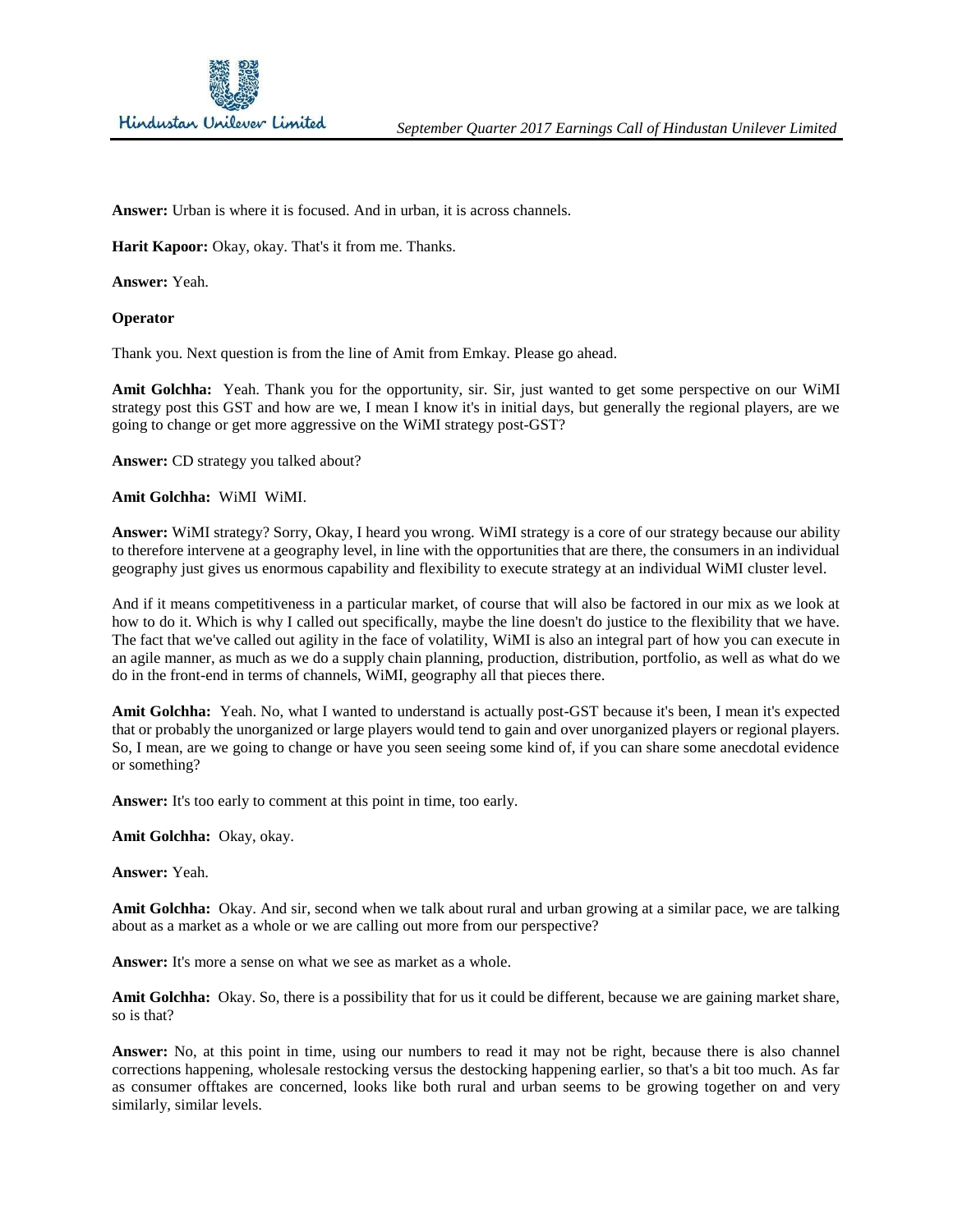

Amit Golchha: Okay, fair. Thank you so much.

## **Operator**

Thank you. Next question is from the line of Kunal Vora from BNP Paribas. Please go ahead.

**Kunal Vora:** Yeah. Thanks for the opportunity, sir. First question on digital ad spends, like if I'm not mistaken, you'd mentioned three years back that digital is about 25% of your ad spends and it seems like the number has not changed much considering even now, TV is 70%. Digital video content consumption is almost like – it's increased essentially in last one year. Why are we not seeing much higher focus on digital advertisement, that's question number one?

**Answer:** First guys, three years back it wasn't 25% at all, you know...

**Kunal Vora:** Okay, okay.

**Answer:** Yeah, there is a difference between TV and non-TV. Non-TV has things like outdoors, things like print, things like mobile and things like digital. Just to give you a perspective, a large quantum of the incremental spends are going in digital and mobile.

**Kunal Vora:** Okay. Okay. Okay. So, over the last one year, has it changed dramatically because at least video content consumption has increased dramatically?

**Answer:** Absolutely, Yeah. Like I said, a large part of our delta goes into digital and mobile.

**Kunal Vora:** Sure. Okay. Okay. Second question, sir, on GST. While you haven't seen any meaningful adverse impact, I'm sure that your competition would have faced issues. Can you highlight any categories in which you believe you see any accelerated market share gains because of demonetization followed by GST?

**Answer:** One will have to really wait for a couple of quarters because what you will see, we did not have a large amount of de-stocking even in the previous quarter, yeah, but many of our competitors had a much more deeper impact on the top line. And now, you will see in this quarter a lot of refill happening. So, wait for a couple of more quarters to see how that trends because lot of data which is coming out post-demonetization and post-GST is still going through a very turbulent phase and it's very difficult to decipher the trends which are happening.

**Kunal Vora:** Understood. Okay. Thank you, sir.

#### **Operator**

Thank you. Next question is from the line of Amit Kumar from Investec Capital. Please go ahead.

**Amit Kumar:** Yeah. Thank you so much for the opportunity, sir. Just to begin with the underlying volume growth, it always has an element of mix and like core volume, core tonnage growth, so to speak. Anything sort of possible there? I mean, basically just trying to understand that does that premiumization trend sort of remain intact on a year-on-year basis given the kind of disruptions that we've seen across demonetization, across GST? Any sort of color there would be helpful.

**Answer:** Yes. Yes. The premiumization trend even we had seen post the demonetization, had not stopped, yeah, and that is a trend which we believe, because still the premium part of the portfolio within FMCG is still a very small part of the portfolio. So that trend, we still see keeping – shaping up for the next few years, it should continue in that direction.

**Amit Kumar:** All right. My second question was with respect to CSD, now our understanding was that in June,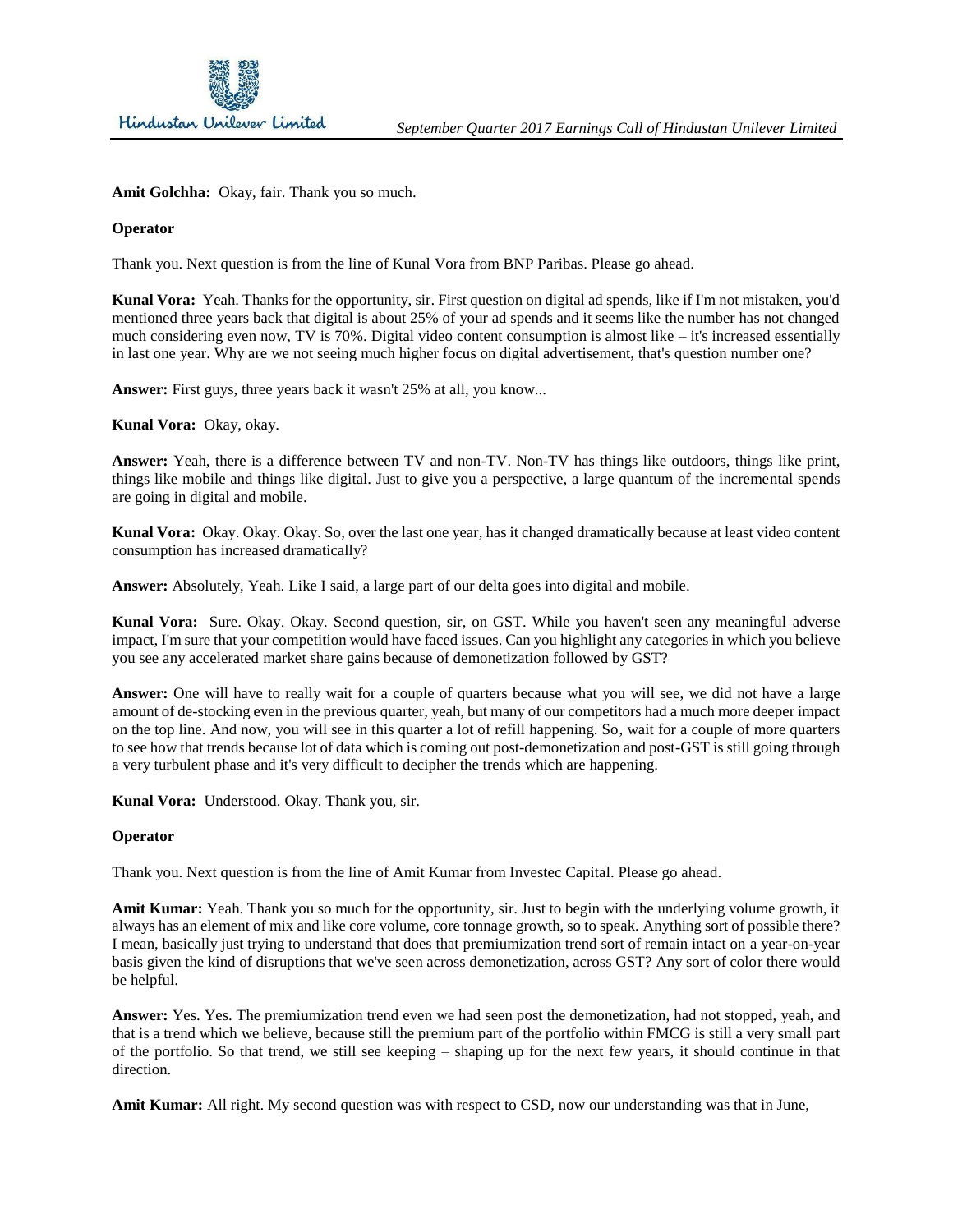

already CSD was not really buying anything and the shelf sort of started to go empty. Wouldn't that – I mean I'm just coming from a consumer demand perspective, wouldn't consumers demand I mean, wouldn't the Army jawan's demand essentially shift to general trade channels and get captured there? So, I mean would – does CSD actually have any sort of a significant impact in this quarter?

**Answer:** CSD for us is a big channel. But you're absolutely right in saying that the entire shortfall of CSD would not be a loss of offtake because the consumers, jawans and all, would have shifted and bought from outside CSD if they don't find it in CSD.

**Amit Kumar:** Sir, I'm just basically saying that that should not sort of factor into our calculation too much from here on because it's already happened in the previous quarter?

**Answer:** That's right. I mean, it won't be to the same extent, but we have obviously a much higher share in CSD. And whenever you have a stocking and destocking to that extent, there would be an impact. But from an offtake perspective, it will not have a bigger impact.

**Amit Kumar:** All right. And what is the current trend in CSD? I mean, has it, in the months of either at the exit of the quarter or in the current quarter, has it sort of gone back to its normal buying pattern or it sort of still remains...

**Answer:** It has come up to about 85%- 90% of the normal buying pattern.

**Amit Kumar:** All right. That's it from my end. Thank you so much.

**Answer:** Welcome.

#### **Operator**

Thank you. We have next question from the line Manish Poddar from Renaissance. Please go ahead.

**Manish Poddar:** Hi, sir. I just had one question. Could you explain the increase in the unallocated amount Y-o-Y in the capital employed?

**Answer:** Okay. So, basically, again, to answer a question, which came in earlier in terms of segmental results and in terms of unallocated. There are multiple expenditures, which we incure, which are, again, some of them are exceptional in nature, could be restructuring in nature, etc. And those we kind of take it down and allocate it to the extent possible in categories. Again, there are various corporate costs which get incurred depending on projects, etc. and we kind of try our best to kind of allocate them if possible, else we kind of leave it as un allocable. So, these kind of shift from quarter to quarter and that's the reason why the number of un allocable and allocable changes and that also explains the reason why segmental PBTs will not exactly tie up with the overall EBITDA growth.

**Manish Poddar:** Okay. Nothing major to call off, right?

**Answer:** That's right.

**Manish Poddar:** Okay. Thanks.

#### **Operator**

Thank you. Next question is from the line of Rohit Chordia from Kotak. Please go ahead.

**Rohit Chordia:** Hi. Good evening. One quick question for you, Balaji. You've been talking about this modest margin improvement as a target. Now if I look at, let's say, last five years or six years, it's sort of, going by empirical evidence,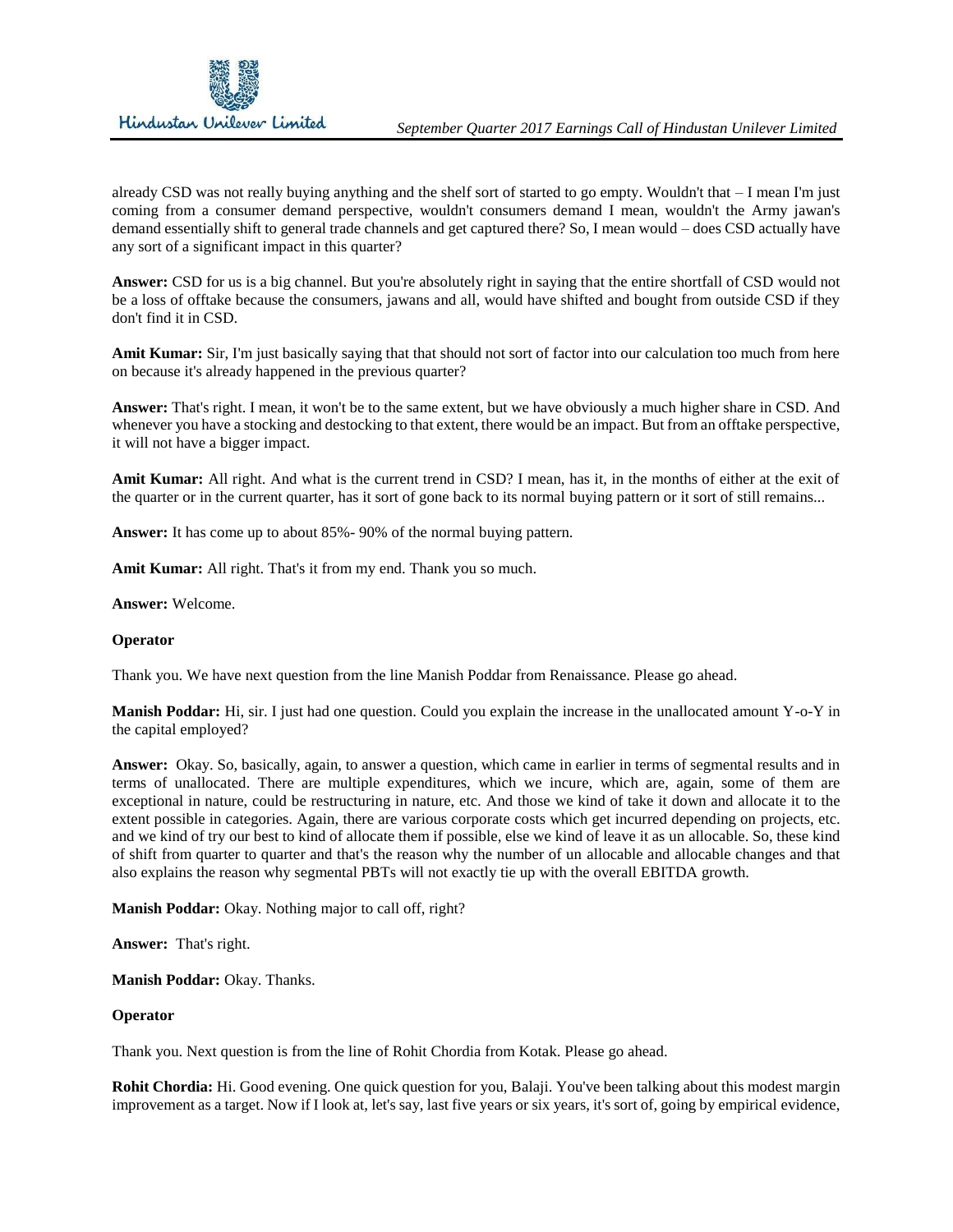while you have never called what modest means, going by empirical evidence over the last five or six years what you've delivered, we have come to understand that is something in the range of 40 to 80 basis points. This is what you've delivered on an annual basis. If I look at the last three quarters, you're running at, March was around 110 bps, last two quarters, adjusted, has been around 180-odd bps, so is there a change in definition of modest that we should be cognizant of here, that's really the question?

**Answer:** No, there's no changing definition of modest. The only thing that I think maybe I could have clarified better in my earlier communications is what we are staying committed to, what you can hold us to account is that modest improvement in operating margins on a yearly basis. That's what you would definitely hold us to account of.

What happens in reality is a different discussion because just – it's a – there are multiple moving parts on it and therefore sometimes you're able to – you can't just land in a number, sometimes we may over-shoot sometimes we may under-shoot, but the point remains that on a yearly basis, that modest improvement we will definitely stay committed to and it also means we start planning our resources and deployment of resources also in that particular manner. So, it is a – it's the difference between how we go and commit to you externally versus what we strive differently. So that is the difference that I'm trying to tease out here.

**Rohit Chordia:** So, should we look at modest...

**Answer:** For example, in a quarter, we come back into 40 bps or whatever is the number that you – in your mind you believe is modest, then I would simply say that – that's what we are committed to. So, the track record of whatever is the number the last two quarters, something has happened, we are not – we're not committed to that number, it is just that's what we've landed up.

**Rohit Chordia:** Now I arrived at that 40 bps to 80 bps looking at the data for the last five years, which I think is a reasonable set of data points. So, should we look at modest as more of a floor in some sense that you can deliver more, but we should hold you to account on...

**Answer:** Yeah. That's exactly right. It is a floor, it is something that you should hold us to account for unless there is absolutely irrational price competition that has landed up in the market, which we, in that case, we are very, very clear. We will – it will be unblinking defense from our end.

**Rohit Chordia:** Sure. Okay.

**Answer:** And that is only if it's irrational, but if it's the intensive, still you should hold us to account for that modest improvements on a year-on-year basis.

**Rohit Chordia:** Sounds good. Quick – second question, while the unorganized to organized shift is expected and while it's early days and I understand you don't want to comment on that right now, my question is more about shares within organized. Do you think your investments in direct distribution where you've been significantly ahead of competition, places you in a good position to even gain share within organized as your competitors go through this supply chain turbulence, the wholesale dependence and all of those things being higher for some of the other guys? You have a higher degree of control on direct distribution in that sense so – is it an advantage that can play out over the next 6 to 12 months?

**Answer:** It's our – obviously it's our endeavor to ensure that we drive competitive advantage in every element of our business that we operate in, that's what each one of us are briefed to do and that's what we end up doing. That doesn't mean competition will also be sitting quiet, watching us take advantage, so it won't be fair to assume all of it will just lead to a competitor, but we need to be on the ball there. So, I wouldn't comment on whether does this, the fact that if you are going to do so much direct distribution, will it be more competitive than someone else? If we need to do it, we will do it, and we believe that is good for the business in the long run and will place us better and we would love to compete fair and square on that. And that is how we see this gain.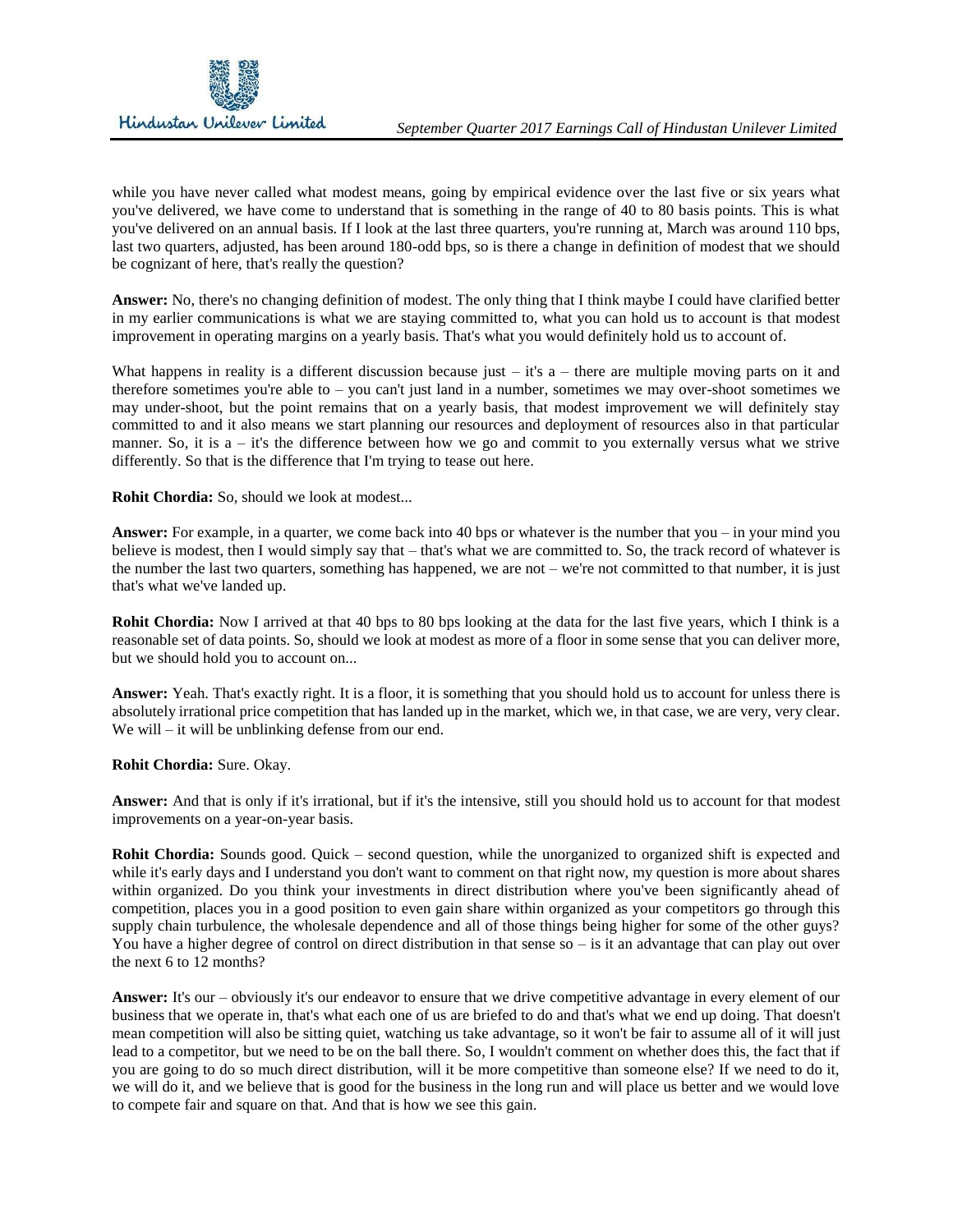

**Rohit Chordia:** Excellent. Thank you. Appreciate it. All the best, Balaji. Thanks.

**Answer:** Yeah. Thank you.

#### **Operator**

Thank you. Next question is from the line of Sunita Sachdev from UBS. Please go ahead.

**Sunita Sachdev:** Hi, Balaji. Just a short question here. Within Ayush, are there early signs of any particular category winning more than the other?

**Answer:** Clearly, there are different preferences in various parts of the market, which is – interesting learning for us and we – we quite are observing this very closely to get a better read of it. So, South, there are clearly patterns starting to emerge. North is too early to call out. But, there is clearly differences and preferences that we're seeing and we will observe it very, very closely, Sunita.

**Sunita Sachdev:** Are there any call out, any particular category or?

**Answer:** No, it's too early – it's too early for.

**Sunita Sachdev:** And on that, any reason why pricing on Soaps within Ayush is so out of the ballpark?

**Answer:** So, out of?

**Sunita Sachdev:** Meaning in terms of the...

**Answer:** RPI, relative prices?

**Sunita Sachdev:** Yes. Relative pricing.

**Answer:** Not really. We're quite comfortable with the pricing that we have put up in Soaps in each of the categories. So, nothing that is of any concern to us. That's also a category that's doing quite well actually.

**Sunita Sachdev:** Okay. Second one was the central market – the central of India market that you had clearly carved out a couple of years ago in WiMI, any sense of how big is that as a percentage of rural India and how it's tracking in terms of growth rates?

**Answer:** It is about 20% of our total Indian market and it is growing at 1.5x the rest of the country on a consolidated basis.

**Sunita Sachdev:** Thank you. Thank you so much, Sanjiv. And lastly, just looking forward to the simulation exercise, Aasif is going to host it, please include and a very warm welcome to Mr. Phathak. Thank you, Balaji.

**Answer:** Yeah. Thanks, Sunita.

**Answer:** Thank you.

#### **Operator**

Thank you. Next question is from the line of Tejas Shah from Spark Capital. Please go ahead.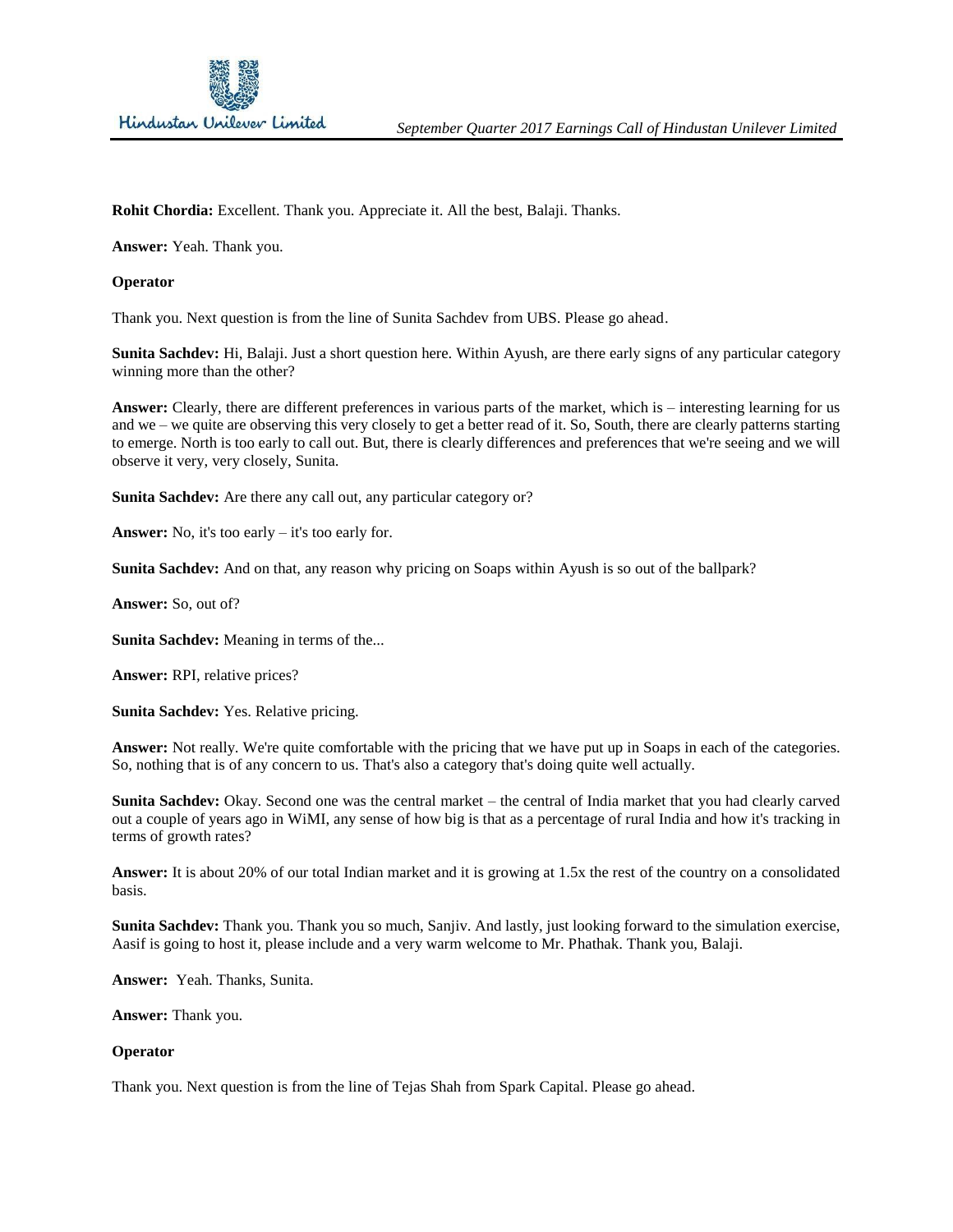

**Tejas Shah:** Hi. Thanks for the opportunity. Just couple of questions. If you can help us understand, was there any divergence between primarily sales and retail offtake Q-o-Q, so basically pre-GST and post-GST, has the divergence narrowed down or expanded?

**Answer:** Primary, okay. We can – it's natural to expect divergence because of – if you recollect consumer offtakes stable right through, pipeline corrections going between pre-GST, wholesale destocking to this one. Primary, with respect to our distributor, the day – the cover days that we have been maintaining with them are extremely stable. So we do about nine-odd days of cover with our stockists and that has been almost unchanged, give or take, a day here or there depending on how the holidays fall, but nothing which is different, but that's on a continuous replenishment, systems kick in and they move.

**Tejas Shah:** So, is it a fair assumption that our growth rate is broadly an indicator of retail offtake also for us at least?

**Answer:** So, there is primary, there is secondary and then there is tertiary and offtake. So, we are doing multiple jumps to arrive at, to correlate the two. So, primary definitely will, from our point of view, it is automated and it goes that way. Offtake, we are calling out on basis our understanding of this household panel needs and triangulating we believe it is stable. Internal between primary to offtake, lot of turbulence because of GST and wholesale, CSD all that that we talked about.

**Tejas Shah:** Okay. I believe you subscribe to data also of offtake, so you can see the divergence in your data and primary data and the data which market surveys are throwing...

**Answer:** Yeah. But the primary could be – the days could be fine, but the secondary, if it is volatile, that will feed through into primary because of pipeline connections happening there. And offtake is – there is so much of, the stock turnover ratios of most of the products will be anywhere between 30 to 50 days depending on what category you look at. And therefore, there is quite a bit of stock for it to be consumed and taken out. So, there is buffering happening there, so we just can't correlate it is my point.

**Tejas Shah:** Sure, sure. And second question is on, you said that rural growth is broadly matching urban growth and if we decipher from your numbers, premiumization trend seems to be much stronger than before. So, is it fair to assume that rural is also participating in premiumization trend or perhaps more than urban at this stage?

**Answer:** Absolutely, right to say premiumization is across both rural and urban, it is not just an urban phenomenon.

**Tejas Shah:** So, when we correlate this with macro indicators in rural where all the data points are suggesting that still rural is under tremendous pressure and that, along with such a strong trend of premiumization, we are not able to bridge the two, so are you seeing any early signs of revival which are not captured in data yet?

**Answer:** Let me give you an example, take something like a Surf Excel INR 10 pack, yeah. It's a premium portfolio that is there. Nothing stops a rural household which is buying, let's for argument sake, let's assume it's a household buying Wheel, to suddenly say that one of the – since it's now available at INR 10 and it's a fabulous brand available to me, I will use it maybe instead of zero earlier, I'll probably buy it once a month. That is a penetration point increase of one straightaway. And therefore, that is how you'll find affordability leading to premiumization, access, availability will lead to premiumization. So that is how this premiumization journey starts, that is exactly what market development is all about.

And also, while premiumization is happening in rural area, it is happening from a much lower base, so that delta is there. But you shouldn't be comparing the absolute level of premiumization in urban and rural.

**Tejas Shah:** Sure, sure. Got it. That's it from my side and all the best, Balaji, for your future assignment.

**Answer:** Yeah. Thank you.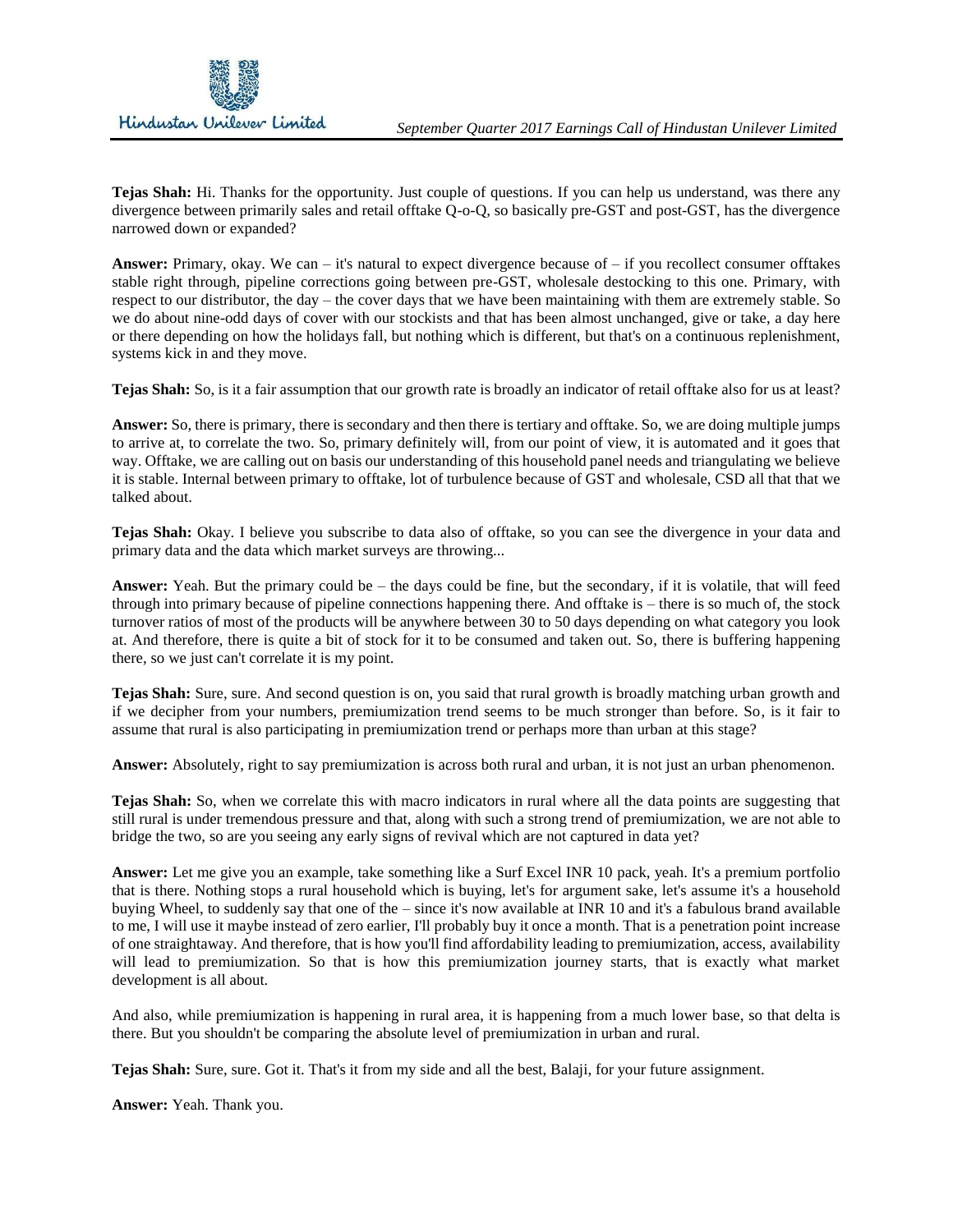

### **Operator**

Thank you. We have follow-up question from the line of Avi Mehta. Please go ahead.

Percy Panthaki: Hi, sir. This is Percy nere, my questions have been answered. Thanks.

#### **Operator**

Thank you.

**Answer:** Thanks, Percy.

#### **Operator**

We have the last question from the line of Anubhav Sahu from MC Research. Please go ahead.

**Anubhav Sahu:** Hi, sir. Balaji, I had one follow-up question on CSD channel. Sir, you mentioned that sales are pretty normalizing, it's up to 85% now. Just a bit surprising in the sense that what we have been hearing in recent past is that there is supposed to be structural change happening on the CSD channel itself, wherein we have been hearing the government is trying to plug in the loopholes of – that the sales for the CSD channels for the intended people only, that the people in the cantonment. So, what is what is your take on that, sir? And what kind of feedback you're getting from the government?

**Answer:** I think for us, I wouldn't want to comment on other industries because they will not better than I do in terms of what their internal challenges are. I'm only commenting on what we are observing here. And that could – you may well be right, it would be a combination of stock pipelines coming back to correction and offtake slowing down, both possibilities are there.

At this point in time, what we are confirming is that CSD seems to be hitting about 85%-90% of what it used to do and we will just keep watching this space. But the other point is also equally valid, and it got discussed earlier that consumption will have to go somewhere. So that consumption will be picked up by other channels.

**Anubhav Sahu:** Right.

Answer: So, therefore beyond a point, we should just be worried about ensuring that we are agile and picking up demand wherever it comes from.

**Anubhav Sahu:** Okay, sir. And sir, how much CSD constitute as far as the sales – total sales of HUL?

**Answer:** Let's take about 7.5% – 7%-odd.

**Anubhav Sahu:** 7%. Okay.

**Answer:** 7%.

**Anubhav Sahu:** 7%, okay. Okay. Okay, sir that's all from my side. Thank you. Thank you and all the best for you.

**Answer:** Yeah. Thank you.

**Operator**